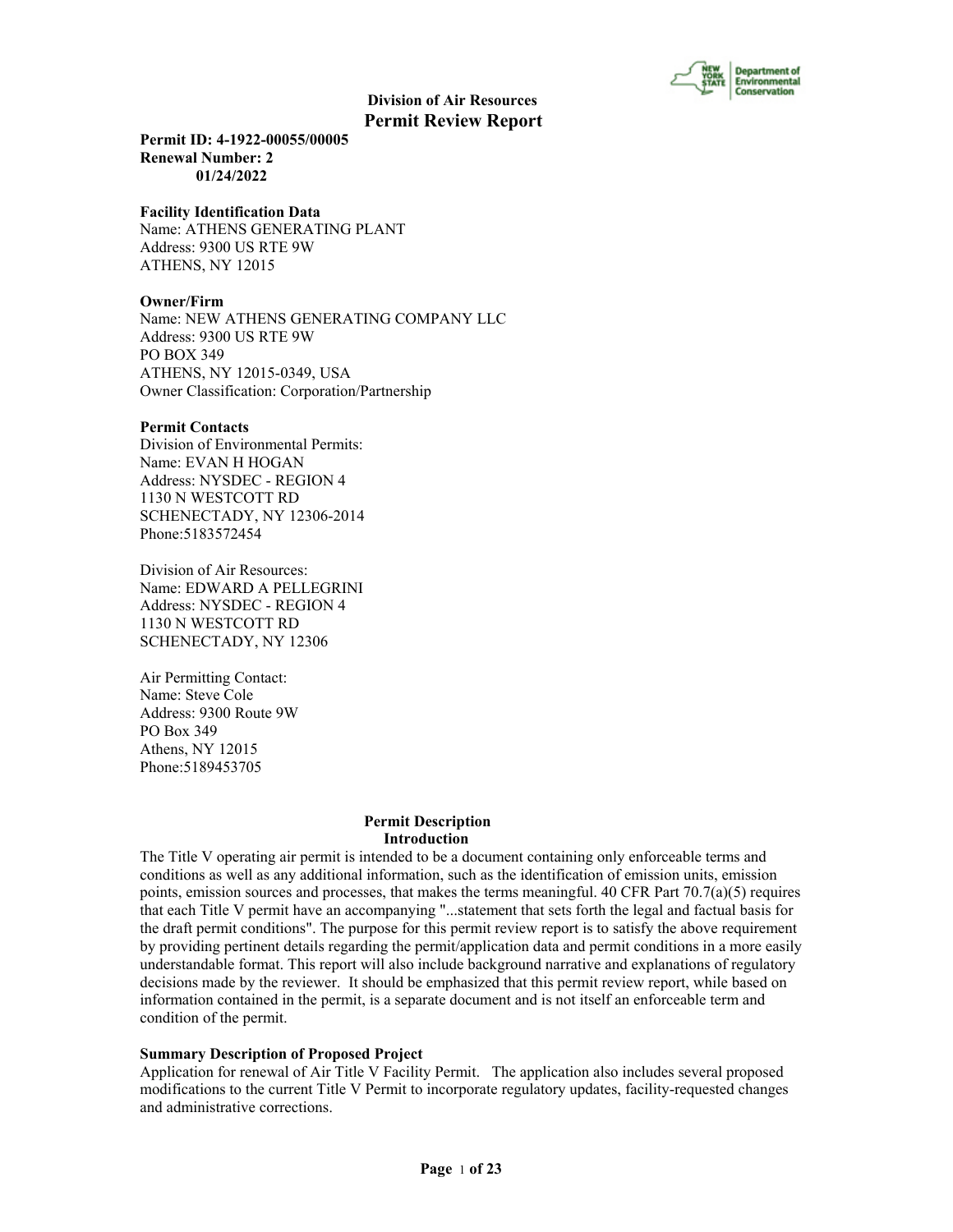

**Permit ID: 4-1922-00055/00005 Renewal Number: 2 01/24/2022**

## **Attainment Status**

ATHENS GENERATING PLANT is located in the town of ATHENS in the county of GREENE. The attainment status for this location is provided below. (Areas classified as attainment are those that meet all ambient air quality standards for a designated criteria air pollutant.)

| Criteria Pollutant                                 | <b>Attainment Status</b>       |  |
|----------------------------------------------------|--------------------------------|--|
|                                                    |                                |  |
| Particulate Matter (PM)                            | <b>ATTAINMENT</b>              |  |
| Particulate Matter $\leq 10\mu$ in diameter (PM10) | <b>ATTAINMENT</b>              |  |
| Sulfur Dioxide (SO2)                               | <b>ATTAINMENT</b>              |  |
| $Ozone*$                                           | <b>MARGINAL NON-ATTAINMENT</b> |  |
| Oxides of Nitrogen $(NOx)**$                       | <b>ATTAINMENT</b>              |  |
| Carbon Monoxide (CO)                               | <b>ATTAINMENT</b>              |  |

\* Ozone is regulated in terms of the emissions of volatile organic compounds (VOC) and/or oxides of nitrogen (NOx) which are ozone precursors.

--------------------------------------------------------------------------------------------------------------------------------

NOx has a separate ambient air quality standard in addition to being an ozone precursor.

## **Facility Description:**

----

Natural gas fired combined cycle facility rated at 1080 MW. The facility consists of 3 Westinghouse Model 501G gas turbines (245 MW base load), heat recovery steam generators, and steam turbine generators (115MW) with selective catalytic reduction (SCR) for NOx emission control. The alternate fuel is distillate fuel oil with a limit of 1080 hours/year for each turbine. The facility has a 4 million gallon distillate oil tank, three aqueous ammonia tanks (20,000 gallons each) and an emergency diesel generator and diesel fire pump.

## **Permit Structure and Description of Operations**

The Title V permit for ATHENS GENERATING PLANT

 is structured in terms of the following hierarchy: facility, emission unit, emission point, emission source and process. A facility is defined as all emission sources located at one or more adjacent or contiguous properties owned or operated by the same person or persons under common control. The facility is subdivided into one or more emission units (EU). Emission units are defined as any part or activity of a stationary facility that emits or has the potential to emit any federal or state regulated air pollutant. An emission unit is represented as a grouping of processes (defined as any activity involving one or more emission sources (ES) that emits or has the potential to emit any federal or state regulated air pollutant). An emission source is defined as any apparatus, contrivance or machine capable of causing emissions of any air contaminant to the outdoor atmosphere, including any appurtenant exhaust system or air cleaning device. [NOTE: Indirect sources of air contamination as defined in 6 NYCRR Part 203 (i.e. parking lots) are excluded from this definition]. The applicant is required to identify the principal piece of equipment (i.e., emission source) that directly results in or controls the emission of federal or state regulated air pollutants from an activity (i.e., process). Emission sources are categorized by the following types: combustion - devices which burn fuel to generate heat, steam or power incinerator - devices which burn waste material for disposal

control - emission control devices

process - any device or contrivance which may emit air contaminants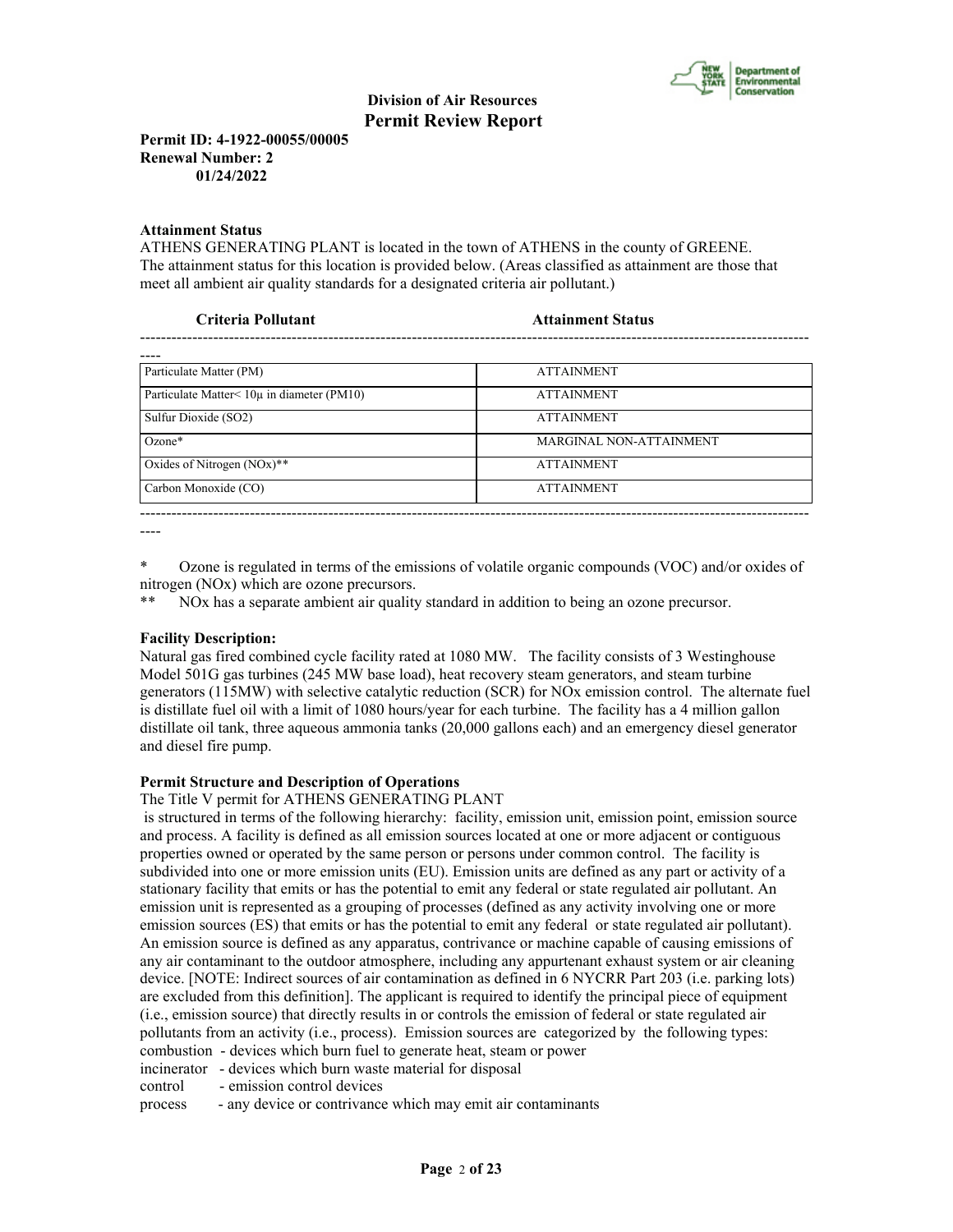

**Permit ID: 4-1922-00055/00005 Renewal Number: 2 01/24/2022**

that is not included in the above categories.

ATHENS GENERATING PLANT is defined by the following emission unit(s):

Emission unit U00002 - Emission Unit U00002 consists of a Westinghouse model 501G combustion turbine (245 MW base load at ISO conditions) with heat recovery steam generator and steam turbine (115 MW base load). The turbine employs dry low NOx technology and normally operates on natural gas. Distillate oil operation is limited to 1080 hours/yr. Steam (or water) injection is used during oil firing to reduce NOx emissions. Total heat rating is 3100 mmBtu/hr. NOx emissions from the combustion turbines are additionally controlled by selective catalytic reduction (SCR) with ammonium hydroxide injection.

Emission unit U00002 is associated with the following emission points (EP): 00002

Process: 2BD is located at 2, Building TB - Westinghouse Model 501G combustion turbine firing low sulfur (<0.05%) distillate fuel oil with maximum input rating of 2940 mmbtu/hr. NOx emissions are controlled with water/steam injection and SCR using aqueous ammonia injection. Base load operation, rated 245 MW at ISO conditions.

Process: 2BG is located at 2, Building TB - Westinghouse Model 501G combustion turbine firing natural gas with maximum input rating of 3100 mmbtu/hr. NOx emissions are controlled with dry low-NOx combustion technology and SCR using aqueous ammonia injection. Base load operation, rated 245 mw at ISO conditions.

Process: 2MD Westinghouse Model 501G combustion turbine firing low sulfur (<0.05%) distillate fuel oil with maximum input rating of 2940 mmbtu/hr. NOx emissions are controlled with water or steam injection and SCR using aqueous ammonia injection. The minimum operating load is the Minimum Emissions Compliance Load (MECL) which is the minimum load level for the existing ambient and turbine operating conditions at which the applicable NOx and CO emission limits are met, as determined by the CEMS.

Process: 2MG Westinghouse Model 501G combustion turbine firing natural gas with maximum input rating of 3100 mmbtu/hr. NOx emissions are controlled with dry low-NOx combustion technology and SCR using aqueous ammonia injection. The minimum operating load is the Minimum Emissions Compliance Load (MECL) which is the minimum load level for the existing ambient and turbine operating conditions at which the applicable NOx and CO emission limits are met, as determined by the CEMS.

Process: 2SD is located at 2, Building TB - Westinghouse model 501G combustion turbine firing low sulfur (0.05%) distillate fuel oil with maximum input rating of 2940 mmBtu/hr. NOx emissions are controlled with water or steam injection and SCR using aqueous ammonia injection. Startup and shutdown operation, at operation loads less than 75% or the Minimum Emissions Compliance Load (MECL), as applicable.

Process: 2SG is located at 2, Building TB - Westinghouse model 501G combustion turbine firing natural gas with maximum input rating of 3100 mmBtu/hr. NOx emissions are controlled with dry low NOx combustion technology and SCR using aqueous ammonia injection. Startup and shutdown operation, at operation loads less than 75% or the Minimum Emissions Compliance Load (MECL), as applicable.

Emission unit U00003 - Emission Unit U00003 consists of a Westinghouse Model 501G combustion turbine (245MW base load at ISO conditions) with heat recovery steam generator and steam turbine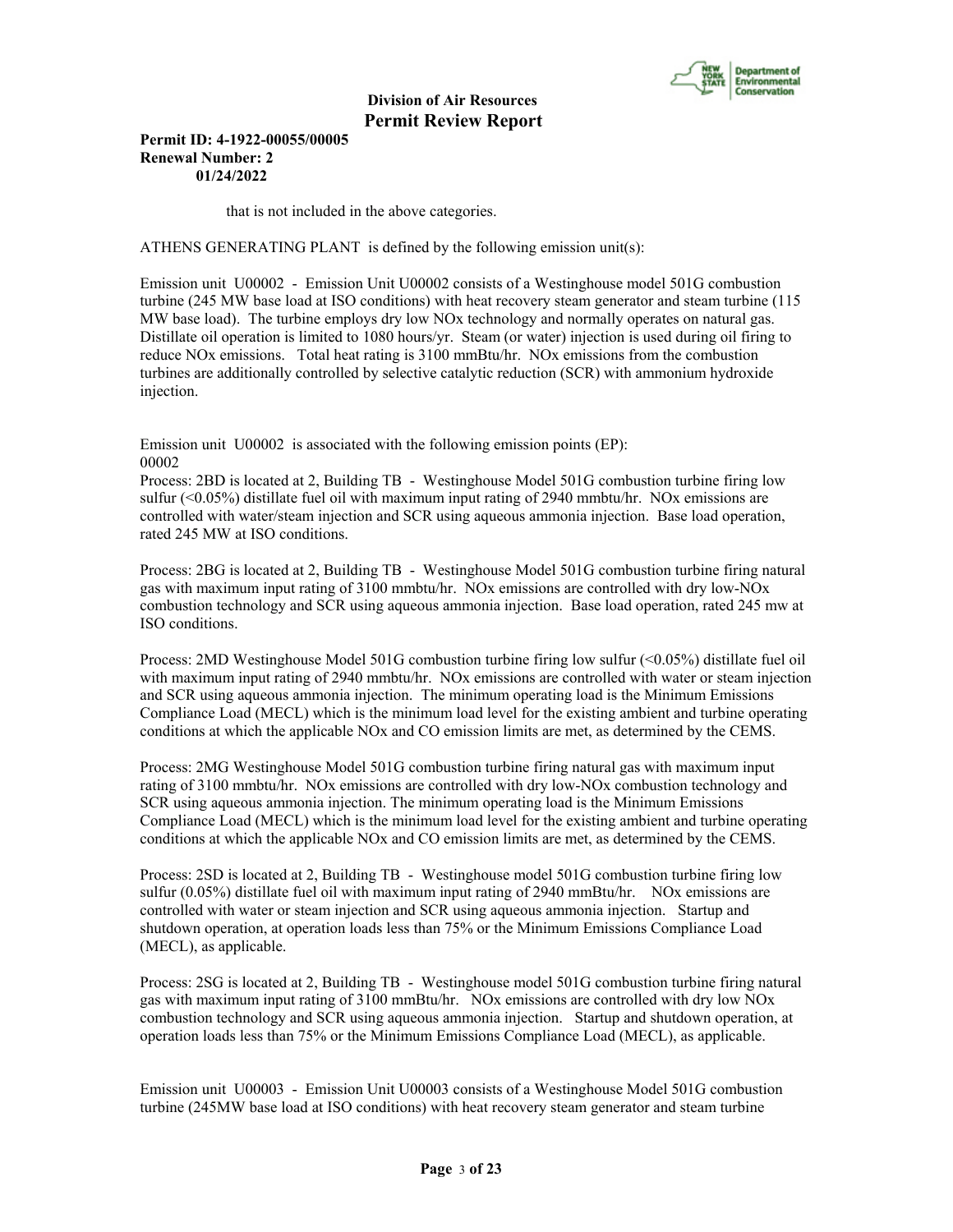

# **Permit ID: 4-1922-00055/00005 Renewal Number: 2 01/24/2022**

(115MW base load). The turbine employs dry low NOx technology and normally operates on natural gas. Distillate oil operation is limited to 1080 hours/yr. Steam (or water) injection is used during oil firing to reduce NOx emissions. Total heat rating is 3100 mmBtu/hr. NOx emissions from the turbines are additionally controlled by selective catalytic reduction (SCR) with ammonium hydroxide injection.

Emission unit U00003 is associated with the following emission points (EP): 00003

Process: 3BD is located at 3, Building TB - Westinghouse model 501G combustion turbine firing low sulfur (<0.05%) distillate fuel oil with maximum input rating of 2940 mmBtu/hr. NOx emissions are controlled with water/steam injection and SCR using aqueous ammonia injection. Base load operation rated at 245 MW at ISO conditions.

Process: 3BG is located at 3, Building TB - Westinghouse Model 501G combustion turbine firing natural gas with maximum input rating of 3100 mmBtu/hr. NOx emissions are controlled with dry low-NOx combustion technology and SCR using aqueous injection. Base load operation, rated at 245 MW at ISO conditions.

Process: 3MD is located at 3, Building TB - Westinghouse Model 501G combustion turbine firing low sulfur (<0.05%) distillate fuel oil with maximum input rating of 2940 mmBtu/hr. NOx emissions are controlled with water/steam injection and SCR using aqueous ammonia injection. The minimum operating load is the Minimum Emissions Compliance Load (MECL) which is the minimum load level for the existing ambient and turbine operating conditions at which the applicable NOx and CO emission limits are met, as determined by the CEMS.

Process: 3MG is located at 3, Building TB - Westinghouse Model 501G combustion turbine firing natural gas with maximum input rating of 3100 mmBtu/hr. NOx emissions are controlled with dry low-NOx combustion technology and SCR using aqueous ammonia injection. The minimum operating load is the Minimum Emissions Compliance Load (MECL) which is the minimum load level for the existing ambient and turbine operating conditions at which the applicable NOx and CO emission limits are met, as determined by the CEMS.

Process: 3SD is located at 3, Building TB - Westinghouse Model 501G combustion turbine firing low sulfur (<0.05%) distillate fuel oil with maximum input rating of 2940 mmbtu/hr. NOx emissions are controlled with water or steam injection and SCR using aqueous ammonia injection. Start-up and shutdown operation, at operation loads less than 75% or the Minimum Emissions Compliance Load (MECL), as applicable.

Process: 3SG is located at 3, Building TB - Westinghouse Model 501G combustion turbine firing natural gas with maximum input rating of 3100 mmbtu/hr. NOx emissions are controlled with dry low-NOx combustion technology and SCR using aqueous ammonia injection. Start-up and shut-down operation, at operation loads less than 75% or the Minimum Emissions Compliance Load (MECL), as applicable.

Emission unit U00005 - Diesel fired emergency generator, Caterpillar type SR4B, with 3512B-LE engine, rated at 1500kW. Maximum fuel consumption of 112.7 gallons/hr, with 500 gallon double wall tank with rupture basin. Operation is limited to 500 hr/year.

Emission unit U00005 is associated with the following emission points (EP): 00005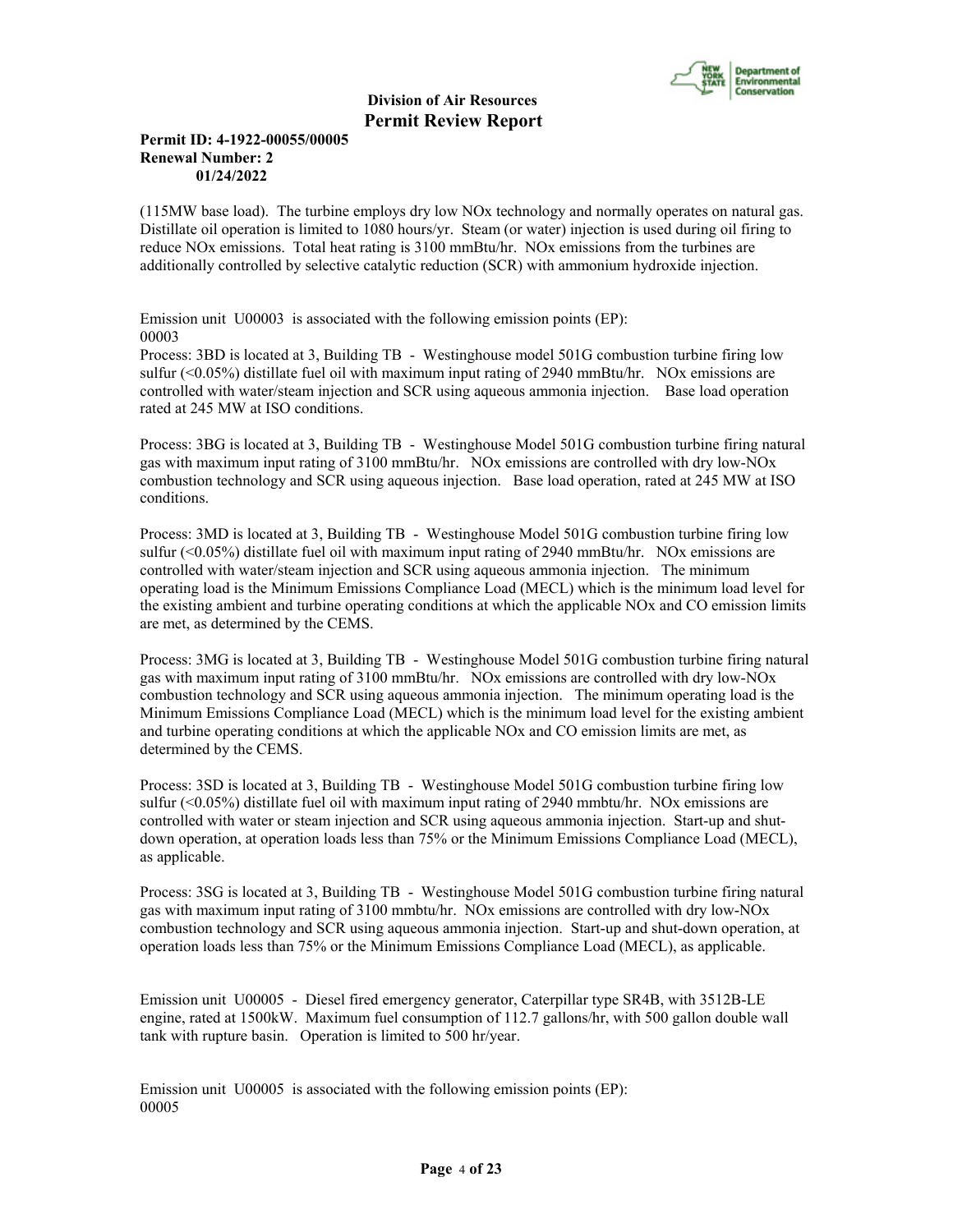

## **Permit ID: 4-1922-00055/00005 Renewal Number: 2 01/24/2022**

Process: DEG Diesel fired emergency generator, Caterpillar type SR4B, with 3512b-le engine, rated at 1500 kw. Maximum fuel consumption is 112.7 gph, with 500 gallon double wall tank with rupture basin. Maximum operation is 500 hours/year.

Emission unit U00006 - Diesel fired emergency fire pump, Detroit model JDFP-06WA, 6 cylinder, rated at 265hP, with maximum fuel consumption of 13.98 gallons/hr. Operation is limited to 500 hr/yr.

Emission unit U00006 is associated with the following emission points (EP): 00006

Process: DFP Diesel emergency fire pump, Detroit model JDFP-06WA, 6 cylinder, rated at 265 hp, with maximum fuel consumption of 13.98 gph. Maximum operation is 500 hours/year.

Emission unit U00001 - Emission unit U00001 consists of a Westinghouse Model 501G combustion turbine (245 MW base load at ISO conditions) with heat recovery steam generator and steam turbine (115 MW base load). The turbine employs dry low NOx technology and normally operates on natural gas. Distillate oil operation is limited to 1080 hrs/year. Steam (or water injection) is used during oil firing to reduce NOx emissions. Total heat rating is 3100 mmBtu/hr. NOx emissions from the turbines are additionally controlled by selective catalytic reduction (SCR) with ammonium hydroxide injection.

Emission unit U00001 is associated with the following emission points (EP): 00001

Process: 1BD is located at 1, Building TB - Westinghouse Model 501G combustion Turbine firing low sulfur (<0.05%) distillate fuel oil with a maximum input rating of 2,940 MMBtu/hr. NOx emissions are controlled with water or steam injection and SCR using aqueous ammonia injection. Base load operation, rated at 245 MW at ISO conditions.

Process: 1BG is located at 1, Building TB - Westinghouse Model 501G combustion turbine firing natural gas with maximum input rating of 3100 mmBtu/hr. Nitrogen oxide (NOx) emissions are controlled with dry low NOx combustion technology and selective catalytic reduction (SCR) using aqueous ammonia injection. Base load operation is rated at 245 MW at ISO conditions.

Process: 1MD Westinghouse Model 501G combustion turbine firing low sulfur (<0.05%) distillate fuel oil with maximum input rating of 2940 mmbtu/hr. NOx emissions are controlled with water or steam injection and SCR using aqueous ammonia injection. The minimum operating load is the Minimum Emissions Compliance Load (MECL) which is the minimum load level for the existing ambient and turbine operating conditions at which the applicable NOx and CO emission limits are met, as determined by the CEMS.

Process: 1MG Westinghouse Model 501G combustion turbine firing natural gas with maximum input rating of 3100 mmbtu/hr. NOx emissions are controlled with dry low-NOx combustion technology and SCR using aqueous ammonia injection. The minimum operating load is the Minimum Emissions Compliance Load (MECL) which is the minimum load level for the existing ambient and turbine operating conditions at which the applicable NOx and CO emission limits are met, as determined by the CEMS.

Process: 1SD Westinghouse Model 501G combustion turbine firing low sulfur (<0.05%) distillate fuel oil with maximum input rating of 2940 mmbtu/hr. NOx emissions are controlled with water or steam injection and SCR using aqueous ammonia injection. Start-up and shut-down operation, at operation loads less than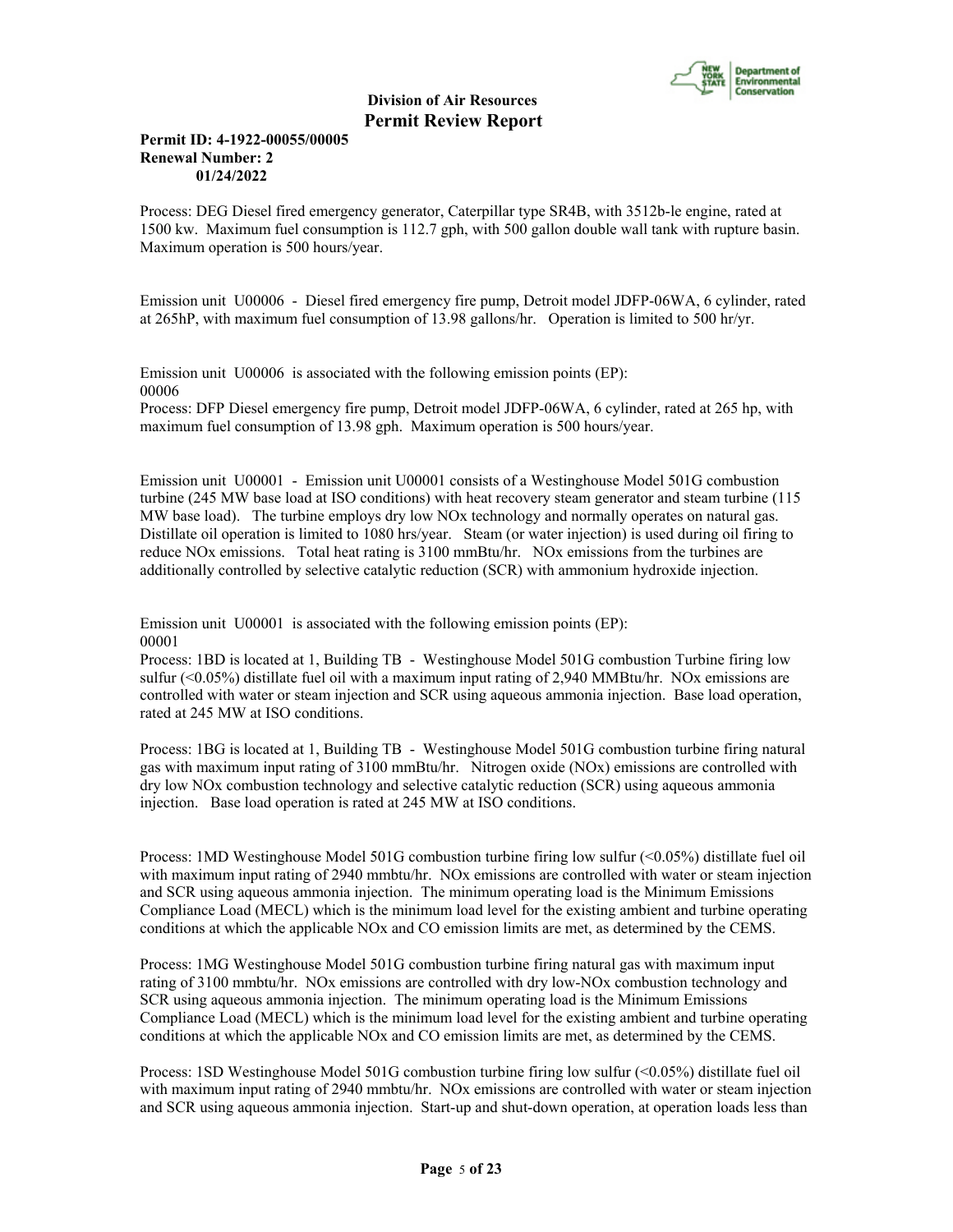

## **Permit ID: 4-1922-00055/00005 Renewal Number: 2 01/24/2022**

75% or the Minimum Emissions Compliance Load (MECL), as applicable.

Process: 1SG Westinghouse Model 501G combustion turbine firing natural gas with maximum input rating of 3100 mmbtu/hr. NOx emissions are controlled with dry low-NOx combustion technology and SCR using aqueous ammonia injection. Start-up and shut-down operation, at operation loads less than 75% or the Minimum Emissions Compliance Load (MECL), as applicable..

# **Title V/Major Source Status**

ATHENS GENERATING PLANT is subject to Title V requirements. This determination is based on the following information:

This facility is major because its potential to emit exceeds the title V thresholds for major sources for nitrogen oxides, volatile organic compounds, particulate matter, and sulfur dioxide.

# **Program Applicability**

The following chart summarizes the applicability of ATHENS GENERATING PLANT with regards to the principal air pollution regulatory programs:

| Regulatory Program | <b>Applicability</b> |
|--------------------|----------------------|
| ----               |                      |

| <b>PSD</b>                     | <b>YES</b> |
|--------------------------------|------------|
| NSR (non-attainment)           | NO.        |
| NESHAP (40 CFR Part 61)        | NO.        |
| NESHAP (MACT - 40 CFR Part 63) | <b>YES</b> |
| <b>NSPS</b>                    | <b>YES</b> |
| <b>TITLE IV</b>                | <b>YES</b> |
| <b>TITLE V</b>                 | <b>YES</b> |
| <b>TITLE VI</b>                | NO.        |
| <b>RACT</b>                    | <b>YES</b> |
| <b>SIP</b>                     | <b>YES</b> |

## NOTES:

PSD Prevention of Significant Deterioration (40 CFR 52, 6 NYCRR 231-7, 231-8) requirements which pertain to major stationary sources located in areas which are in attainment of National Ambient Air Quality Standards (NAAQS) for specified pollutants.

NSR New Source Review (6 NYCRR 231-5, 231-6) - requirements which pertain to major stationary sources located in areas which are in non-attainment of National Ambient Air Quality Standards (NAAQS) for specified pollutants.

NESHAP National Emission Standards for Hazardous Air Pollutants (40 CFR 61, 6 NYCRR 200.10) contaminant and source specific emission standards established prior to the Clean Air Act Amendments of 1990 (CAAA) which were developed for 9 air contaminants (inorganic arsenic, radon, benzene,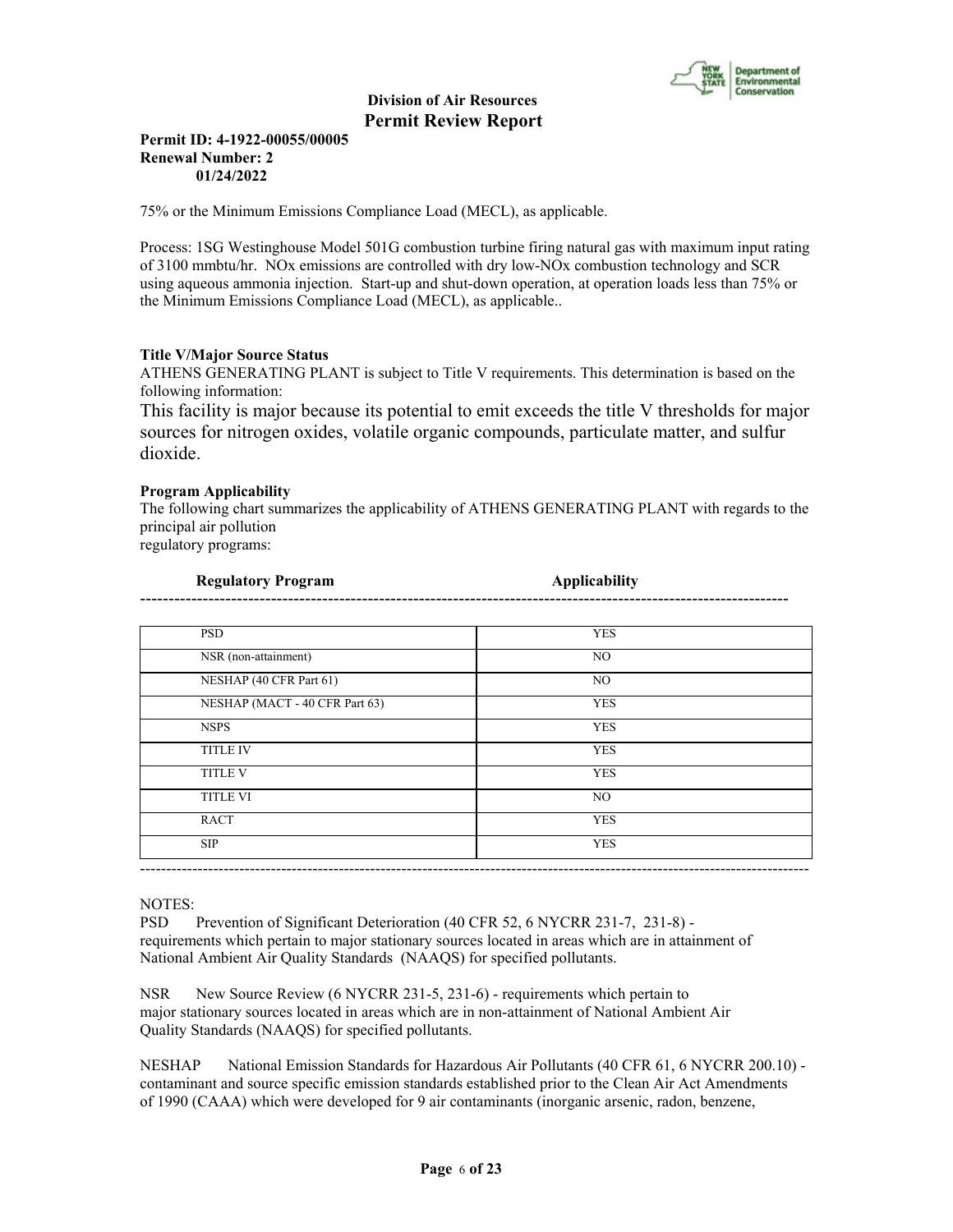

## **Permit ID: 4-1922-00055/00005 Renewal Number: 2 01/24/2022**

vinyl chloride, asbestos, mercury, beryllium, radionuclides, and volatile HAP's).

MACT Maximum Achievable Control Technology (40 CFR 63, 6 NYCRR 200.10) - contaminant and source specific emission standards established by the 1990 CAAA. Under Section 112 of the CAAA, the US EPA is required to develop and promulgate emissions standards for new and existing sources. The standards are to be based on the best demonstrated control technology and practices in the regulated industry, otherwise known as MACT. The corresponding regulations apply to specific source types and contaminants.

NSPS New Source Performance Standards (40 CFR 60, 6 NYCRR 200.10) - standards of performance for specific stationary source categories developed by the US EPA under Section 111 of the CAAA. The standards apply only to those stationary sources which have been constructed or modified after the regulations have been proposed by publication in the Federal Register and only to the specific contaminant(s) listed in the regulation.

Title IV Acid Rain Control Program (40 CFR 72 thru 78, 6 NYCRR 201-6) - regulations which mandate the implementation of the acid rain control program for large stationary combustion facilities.

Title VI Stratospheric Ozone Protection (40 CFR 82, Subpart A thru G, 6 NYCRR 200.10) federal requirements that apply to sources which use a minimum quantity of CFC's (chlorofluorocarbons), HCFC's (hydrofluorocarbons) or other ozone depleting substances or regulated substitute substances in equipment such as air conditioners, refrigeration equipment or motor vehicle air conditioners or appliances.

RACT Reasonably Available Control Technology (6 NYCRR Parts 212-3, 220-1.6, 220-1.7, 220-2.3, 220-2.4, 226, 227-2, 228, 229, 230, 233, 234, 235, 236) - the lowest emission limit that a specific source is capable of meeting by application of control technology that is reasonably available, considering technological and economic feasibility. RACT is a control strategy used to limit emissions of VOC's and NOx for the purpose of attaining the air quality standard for ozone. The term as it is used in the above table refers to those state air pollution control regulations which specifically regulate VOC and NOx emissions.

SIP State Implementation Plan (40 CFR 52, Subpart HH, 6 NYCRR 200.10) - as per the CAAA, all states are empowered and required to devise the specific combination of controls that, when implemented, will bring about attainment of ambient air quality standards established by the federal government and the individual state. This specific combination of measures is referred to as the SIP. The term here refers to those state regulations that are approved to be included in the SIP and thus are considered federally enforceable.

# **Compliance Status**

Facility is in compliance with all requirements.

## **SIC Codes**

SIC or Standard Industrial Classification code is an industrial code developed by the federal Office of Management and Budget for use, among other things, in the classification of establishments by the type of activity in which they are engaged. Each operating establishment is assigned an industry code on the basis of its primary activity, which is determined by its principal product or group of products produced or distributed, or services rendered. Larger facilities typically have more than one SIC code.

## **SIC Code** Description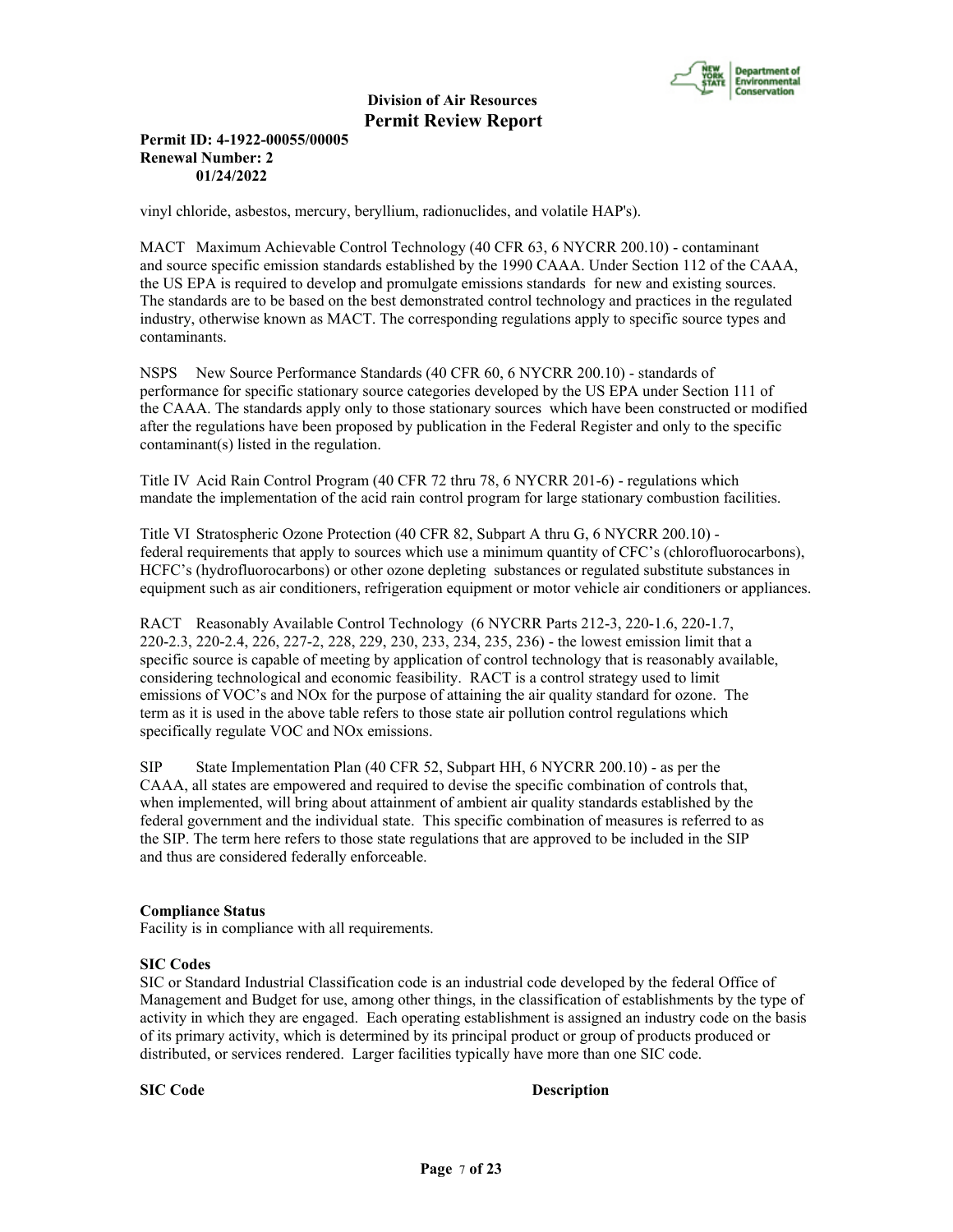

**Permit ID: 4-1922-00055/00005 Renewal Number: 2 01/24/2022**

4911 ELECTRIC SERVICES

#### **SCC Codes**

SCC or Source Classification Code is a code developed and used'' by the USEPA to categorize processes which result in air emissions for the purpose of assessing emission factor information.Each SCC represents a unique process or function within a source category logically associated with a point of air pollution emissions. Any operation that causes air pollution can be represented by one or more SCC's.

| <b>SCC Code</b>     | <b>Description</b>                                               |
|---------------------|------------------------------------------------------------------|
| $2 - 01 - 001 - 01$ | INTERNAL COMBUSTION ENGINES - ELECTRIC<br><b>GENERATION</b>      |
|                     | ELECTRIC UTILITY INTERNAL COMBUSTION ENGINE                      |
|                     | - DISTILLATE OIL (DIESEL)<br>Turbine                             |
| $2 - 01 - 002 - 01$ | INTERNAL COMBUSTION ENGINES - ELECTRIC                           |
|                     | <b>GENERATION</b><br>ELECTRIC UTILITY INTERNAL COMBUSTION ENGINE |
|                     | - NATURAL GAS<br>Turbine                                         |
| $2 - 02 - 001 - 02$ | INTERNAL COMBUSTION ENGINES - INDUSTRIAL                         |
|                     | INDUSTRIAL INTERNAL COMBUSTION ENGINE -                          |
|                     | DISTILLATE OIL (DIESEL)                                          |
|                     | Reciprocating                                                    |

#### **Facility Emissions Summary**

In the following table, the CAS No. or Chemical Abstract Service code is an identifier assigned to every chemical compound. [NOTE: Certain CAS No.'s contain a 'NY' designation within them. These are not true CAS No.'s but rather an identification which has been developed by the department to identify groups of contaminants which ordinary CAS No.'s do not do. As an example, volatile organic compounds or VOC's are identified collectively by the NY CAS No. 0NY998-00-0.] The PTE refers to the Potential to Emit. This is defined as the maximum capacity of a facility or air contaminant source to emit any air contaminant under its physical and operational design. Any physical or operational limitation on the capacity of the facility or air contamination source to emit any air contaminant , including air pollution control equipment and/or restrictions on the hours of operation, or on the type or amount or material combusted, stored, or processed, shall be treated as part of the design only if the limitation is contained in federally enforceable permit conditions. The PTE for each contaminant that is displayed represents the facility-wide PTE in tons per year (tpy) or pounds per year (lbs/yr). In some instances the PTE represents a federally enforceable emissions cap or limitation for that contaminant. The term 'HAP' refers to any of the hazardous air pollutants listed in section 112(b) of the Clean Air Act Amendments of 1990. Total emissions of all hazardous air pollutants are listed under the special NY CAS No. 0NY100-00-0. In addition, each individual hazardous air pollutant is also listed under its own specific CAS No. and is identified in the list below by the (HAP) designation.

| Cas No.           | Contaminant         | <b>PTE</b> lbs/vr | <b>PTE</b> tons/vr | <b>Actual lbs/vr</b> | <b>Actual tons/yr</b> |
|-------------------|---------------------|-------------------|--------------------|----------------------|-----------------------|
| 000106-99-0       | 1,3-BUTADIENE       | 183               |                    |                      |                       |
| 000075-07-0       | <b>ACETALDEHYDE</b> | 3260              |                    |                      |                       |
| 000107-02-8       | <b>ACROLETN</b>     | 522               |                    |                      |                       |
| 007664-41-7       | AMMONTA             |                   | 555.8              |                      |                       |
| 007440-38-2       | ARSENIC             | 105               |                    |                      |                       |
| $000071 - 43 - 2$ | <b>BENZENE</b>      | 1388              |                    |                      |                       |
| 007440-41-7       | BERYLLIUM           | 3                 |                    |                      |                       |
| $007440 - 43 - 9$ | CADMIUM             | 46                |                    |                      |                       |
| 000124-38-9       | CARBON              |                   | 5018268            |                      |                       |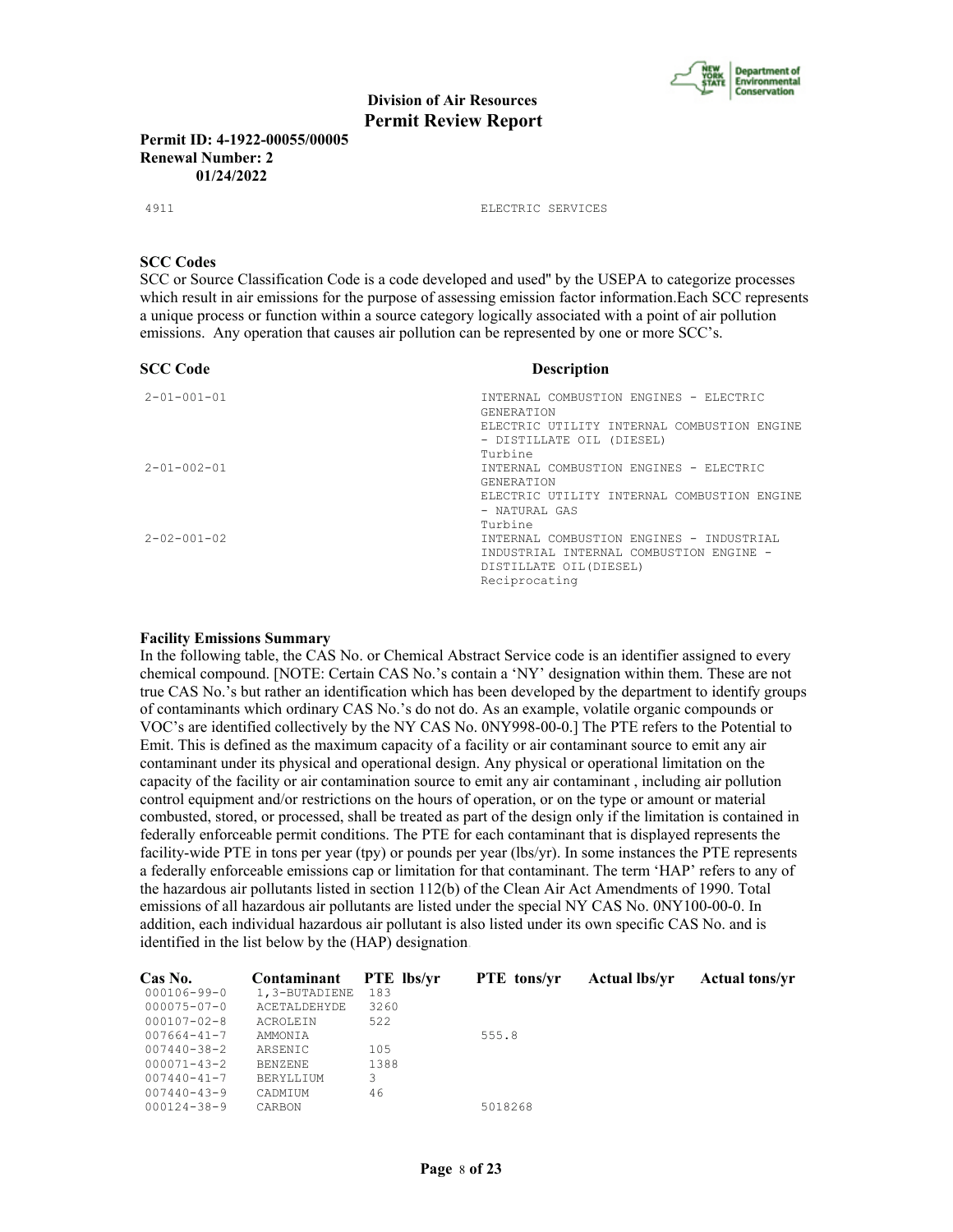

## **Permit ID: 4-1922-00055/00005 Renewal Number: 2 01/24/2022**

|                         | <b>DTOXTDE</b>             |      |        |
|-------------------------|----------------------------|------|--------|
| $000630 - 08 - 0$       | CARBON                     |      | 7498.4 |
|                         | MONOXTDE                   |      |        |
| 007440-47-3             | CHROMIUM                   | 105  |        |
| $000100 - 41 - 4$       | ETHYLBENZENE               | 2607 |        |
| $000050 - 00 - 0$       | FORMALDEHYDE 6897          |      |        |
| 007439-92-1 LEAD        |                            | 133  |        |
|                         | 007439-96-5 MANGANESE 7525 |      |        |
| 007439-97-6 MERCURY     |                            | 11   |        |
| 000091-20-3             | NAPHTHALENE 427            |      |        |
| 007440-02-0             | NICKEL METAL 44            |      |        |
|                         | AND INSOLUBLE              |      |        |
|                         | COMPOUNDS                  |      |        |
| $0NY210 - 00 - 0$       | OXIDES OF                  |      | 444.8  |
|                         | NITROGEN                   |      |        |
| $0NY075 - 00 - 0$       | PARTICULATES               |      | 642.9  |
| $0NY075 - 00 - 5$ PM-10 |                            |      | 642.9  |
| 130498-29-2             | POLYCYCLIC                 | 540  |        |
|                         | AROMATIC                   |      |        |
|                         | <b>HYDROCARBONS</b>        |      |        |
| 000075-56-9             | PROPANE, 1,2- 2363         |      |        |
|                         | EPOXY-                     |      |        |
| 007782-49-2             | SELENIUM                   | 238  |        |
| $007446 - 09 - 5$       | SULFUR                     |      | 482.4  |
|                         | DIOXIDE                    |      |        |
| 007664-93-9             | SULFURIC ACID              |      | 70.3   |
| 000108-88-3             | TOLUENE                    |      | 5.3    |
| $0NY100 - 00 - 0$       | TOTAL HAP                  |      | 21.1   |
| $0NY998 - 00 - 0$       | VOC.                       |      | 234.6  |
| $001330 - 20 - 7$       | XYLENE, M, O               | 5216 |        |
|                         | & P MIXT.                  |      |        |

# **NOTIFICATION OF GENERAL PERMITTEE OBLIGATIONS**

**Item A: Public Access to Recordkeeping for Title V Facilities - 6 NYCRR 201-1.10(b)** The Department will make available to the public any permit application, compliance plan, permit, and monitoring and compliance certification report pursuant to Section 503(e) of the Act, except for information entitled to confidential treatment pursuant to 6 NYCRR Part 616 - Public Access to records and Section 114(c) of the Act.

#### **Item B: Timely Application for the Renewal of Title V Permits -6 NYCRR Part 201-6.2(a)(4)**

 Owners and/or operators of facilities having an issued Title V permit shall submit a complete application at least 180 days, but not more than eighteen months, prior to the date of permit expiration for permit renewal purposes.

## **Item C: Certification by a Responsible Official - 6 NYCRR Part 201-6.2(d)(12)**

 Any application, form, report or compliance certification required to be submitted pursuant to the federally enforceable portions of this permit shall contain a certification of truth, accuracy and completeness by a responsible official.This certification shall state that based on information and belief formed after reasonable inquiry, the statements and information in the document are true, accurate, and complete.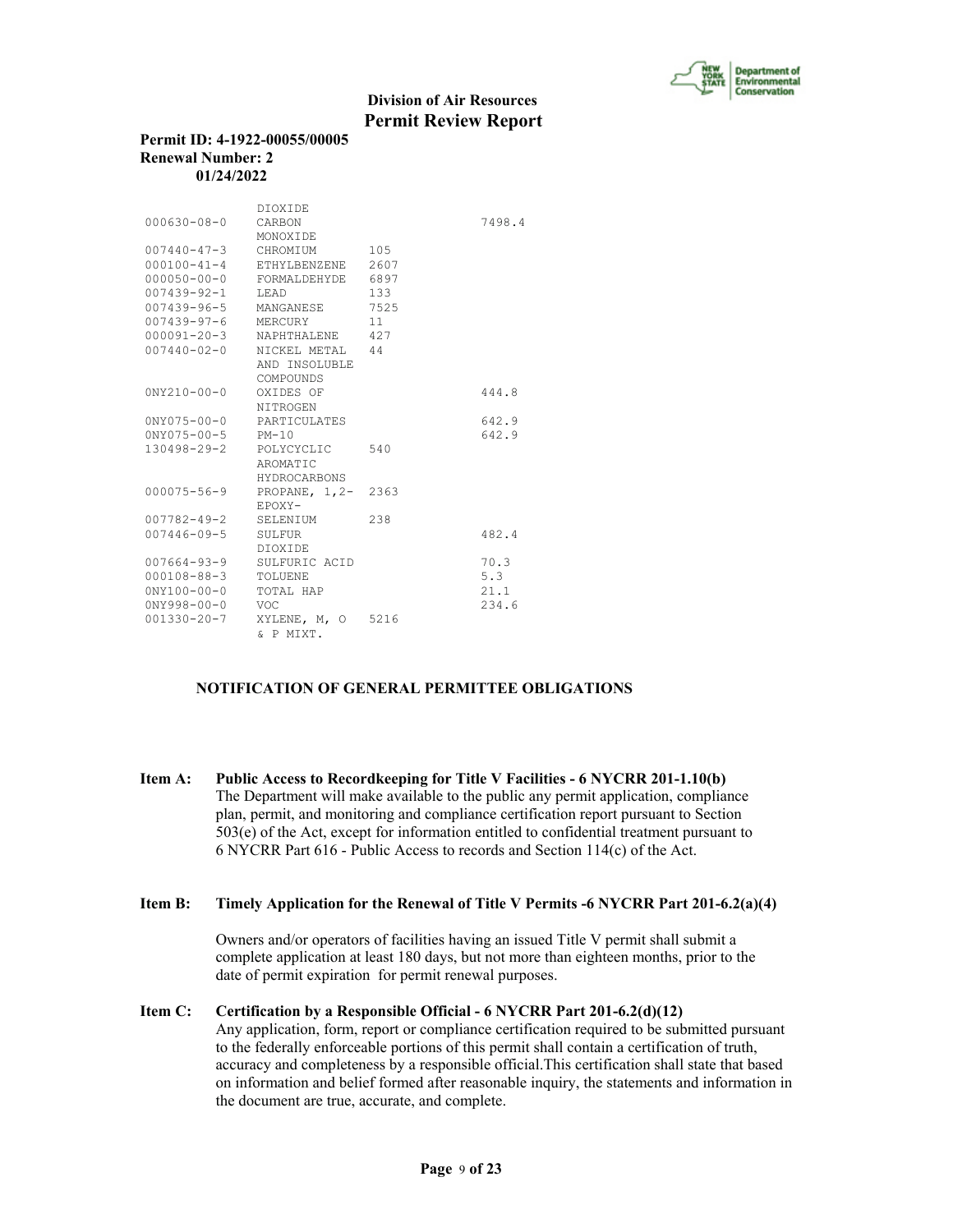

# **Permit ID: 4-1922-00055/00005 Renewal Number: 2 01/24/2022**

- **Item D: Requirement to Comply With All Conditions 6 NYCRR Part 201-6.4(a)(2)** The permittee must comply with all conditions of the Title V facility permit. Any permit non-compliance constitutes a violation of the Act and is grounds for enforcement action; for permit termination, revocation and reissuance, or modification; or for denial of a permit renewal application.
- **Item E: Permit Revocation, Modification, Reopening, Reissuance or Termination, and Associated Information Submission Requirements - 6 NYCRR Part 201-6.4(a)(3)** This permit may be modified, revoked, reopened and reissued, or terminated for cause. The filing of a request by the permittee for a permit modification, revocation and reissuance, or termination, or of a notification of planned changes or anticipated noncompliance does not stay any permit condition.

# **Item F: Cessation or Reduction of Permitted Activity Not a Defense - 6 NYCRR 201-6.4(a)(5)**

 It shall not be a defense for a permittee in an enforcement action to claim that a cessation or reduction in the permitted activity would have been necessary in order to maintain compliance with the conditions of this permit.

**Item G: Property Rights - 6 NYCRR 201-6.4(a)(6)** This permit does not convey any property rights of any sort or any exclusive privilege.

#### **Item H: Severability - 6 NYCRR Part 201-6.4(a)(9)** If any provisions, parts or conditions of this permit are found to be invalid or are the subject of a challenge, the remainder of this permit shall continue to be valid.

# **Item I: Permit Shield - 6 NYCRR Part 201-6.4(g)**

 All permittees granted a Title V facility permit shall be covered under the protection of a permit shield, except as provided under 6 NYCRR Subpart 201-6. Compliance with the conditions of the permit shall be deemed compliance with any applicable requirements as of the date of permit issuance, provided that such applicable requirements are included and are specifically identified in the permit, or the Department, in acting on the permit application or revision, determines in writing that other requirements specifically identified are not applicable to the major stationary source, and the permit includes the determination or a concise summary thereof. Nothing herein shall preclude the Department from revising or revoking the permit pursuant to 6 NYCRR Part 621 or from exercising its summary abatement authority. Nothing in this permit shall alter or affect the following:

i. The ability of the Department to seek to bring suit on behalf of the State of New York, or the Administrator to seek to bring suit on behalf of the United States, to immediately restrain any person causing or contributing to pollution presenting an imminent and substantial endangerment to public health, welfare or the environment to stop the emission of air pollutants causing or contributing to such pollution;

ii. The liability of a permittee of the Title V facility for any violation of applicable requirements prior to or at the time of permit issuance;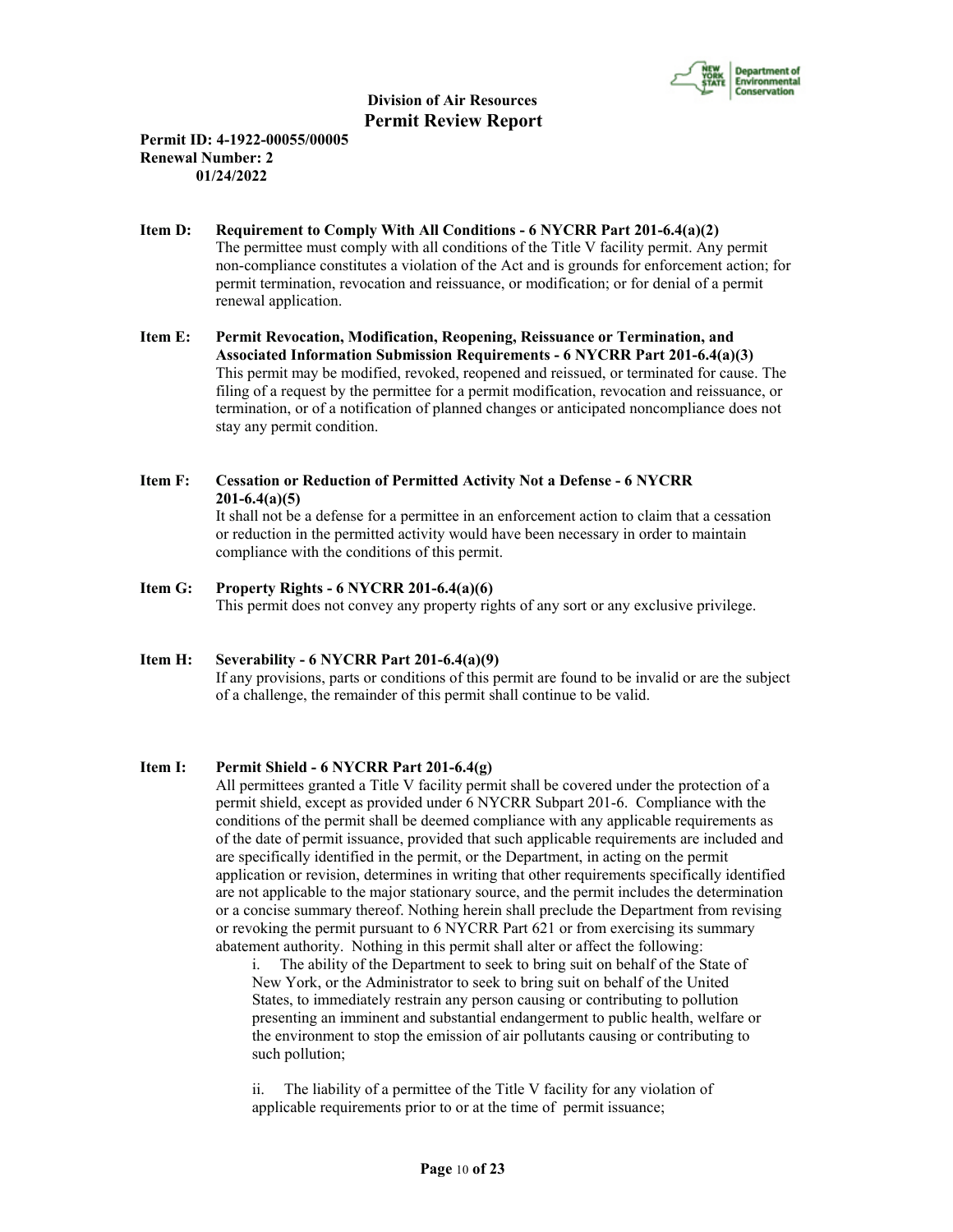

**Permit ID: 4-1922-00055/00005 Renewal Number: 2 01/24/2022**

iii. The applicable requirements of Title IV of the Act;

iv. The ability of the Department or the Administrator to obtain information from the permittee concerning the ability to enter, inspect and monitor the facility.

## **Item J: Reopening for Cause - 6 NYCRR Part 201-6.4(i)**

 This Title V permit shall be reopened and revised under any of the following circumstances: i. If additional applicable requirements under the Act become applicable where this permit's remaining term is three or more years, a reopening shall be completed not later than 18 months after promulgation of the applicable requirement. No such reopening is required if the effective date of the requirement is later than the date on which this permit is due to expire, unless the original permit or any of its terms and conditions has been extended by the Department pursuant to the provisions of Part 2 01-6.7 and Part 621.

ii. The Department or the Administrator determines that the permit contains a material mistake or that inaccurate statements were made in establishing the emissions standards or other terms or conditions of the permit.

iii. The Department or the Administrator determines that the Title V permit must be revised or reopened to assure compliance with applicable requirements.

iv. If the permitted facility is an "affected source" subject to the requirements of Title IV of the Act, and additional requirements (including excess emissions requirements) become applicable. Upon approval by the Administrator, excess emissions offset plans shall be deemed to be incorporated into the permit.

Proceedings to reopen and issue Title V facility permits shall follow the same procedures as apply to initial permit issuance but shall affect only those parts of the permit for which cause to reopen exists.

 Reopenings shall not be initiated before a notice of such intent is provided to the facility by the Department at least thirty days in advance of the date that the permit is to be reopened, except that the Department may provide a shorter time period in the case of an emergency.

## **Item K: Permit Exclusion - ECL 19-0305**

 The issuance of this permit by the Department and the receipt thereof by the Applicant does not and shall not be construed as barring, diminishing, adjudicating or in any way affecting any legal, administrative or equitable rights or claims, actions, suits, causes of action or demands whatsoever that the Department may have against the Applicant for violations based on facts and circumstances alleged to have occurred or existed prior to the effective date of this permit, including, but not limited to, any enforcement action authorized pursuant to the provisions of applicable federal law, the Environmental Conservation Law of the State of New York (ECL) and Chapter III of the Official Compilation of the Codes, Rules and Regulations of the State of New York (NYCRR). The issuance of this permit also shall not in any way affect pending or future enforcement actions under the Clean Air Act brought by the United States or any person.

## **Item L: Federally Enforceable Requirements - 40 CFR 70.6(b)**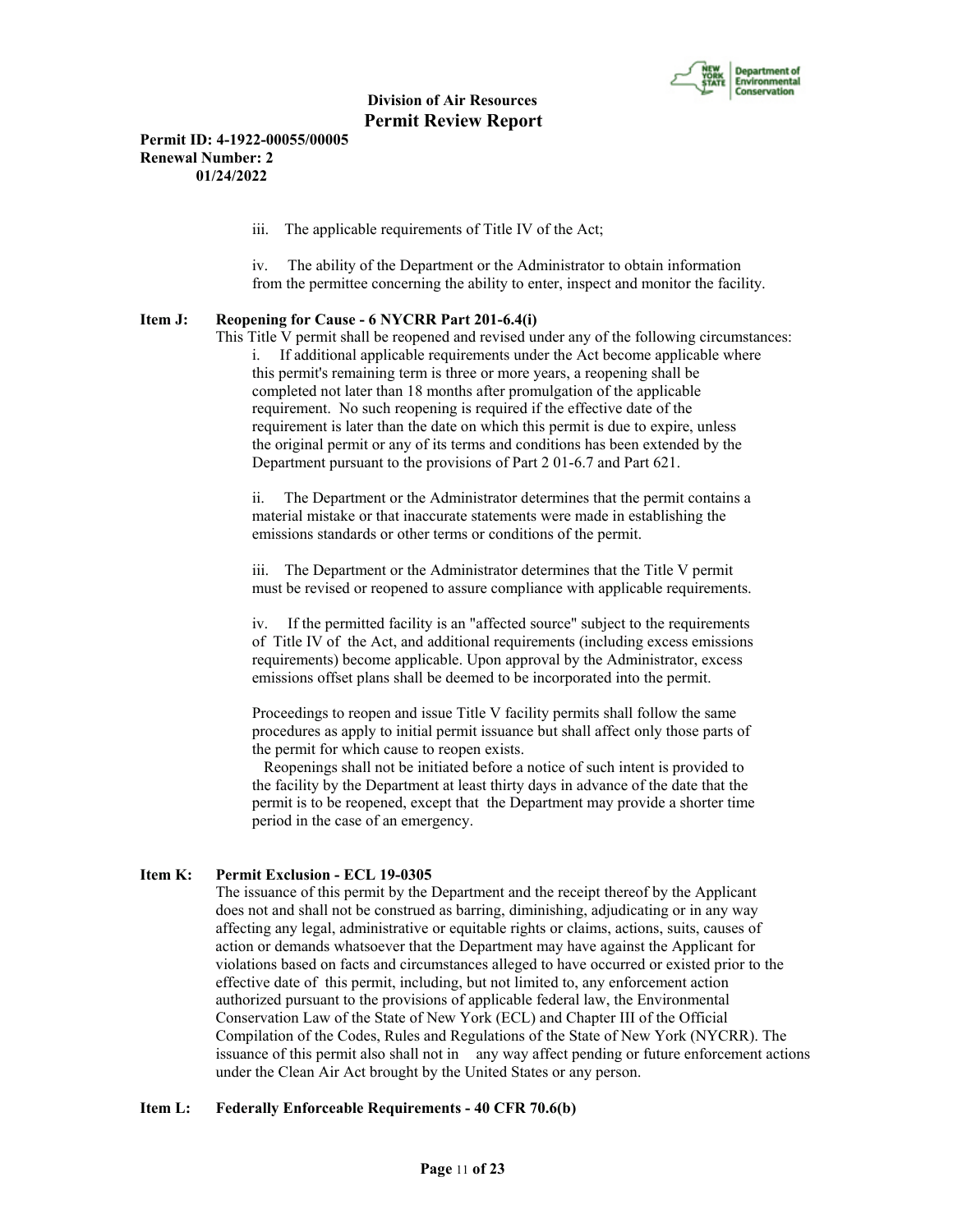

## **Permit ID: 4-1922-00055/00005 Renewal Number: 2 01/24/2022**

 All terms and conditions in this permit required by the Act or any applicable requirement, including any provisions designed to limit a facility's potential to emit, are enforceable by the Administrator and citizens under the Act. The Department has, in this permit, specifically designated any terms and conditions that are not required under the Act or under any of its applicable requirements as being enforceable under only state regulations.

# **NOTIFICATION OF GENERAL PERMITTEE OBLIGATIONS**

## **Item A: Emergency Defense - 6 NYCRR 201-1.5**

- An emergency, as defined by subpart 201-2, constitutes an affirmative defense to penalties sought in an enforcement action brought by the Department for noncompliance with emissions limitations or permit conditions for all facilities in New York State.
- (a) The affirmative defense of emergency shall be demonstrated through properly signed, contemporaneous operating logs, or other relevant evidence that:

 (1) An emergency occurred and that the facility owner or operator can identify the cause(s) of the emergency; (2) The equipment at the permitted facility causing the emergency was at the time being properly operated and maintained; (3) During the period of the emergency the facility owner or operator took all reasonable steps to minimize levels of emissions that exceeded the emission standards, or other requirements in the permit; and

 (4) The facility owner or operator notified the Department within two working days after the event occurred. This notice must contain a description of the emergency, any steps taken to mitigate emissions, and corrective actions taken.

 (b) In any enforcement proceeding, the facility owner or operator seeking to establish the occurrence of an emergency has the burden of proof.

 (c) This provision is in addition to any emergency or upset provision contained in any applicable requirement. item\_02

# **Item B: General Provisions for State Enforceable Permit Terms and Condition - 6 NYCRR Part 201-5**

 Any person who owns and/or operates stationary sources shall operate and maintain all emission units and any required emission control devices in compliance with all applicable Parts of this Chapter and existing laws, and shall operate the facility in accordance with all criteria, emission limits, terms, conditions, and standards in this permit. Failure of such person to properly operate and maintain the effectiveness of such emission units and emission control devices may be sufficient reason for the Department to revoke or deny a permit.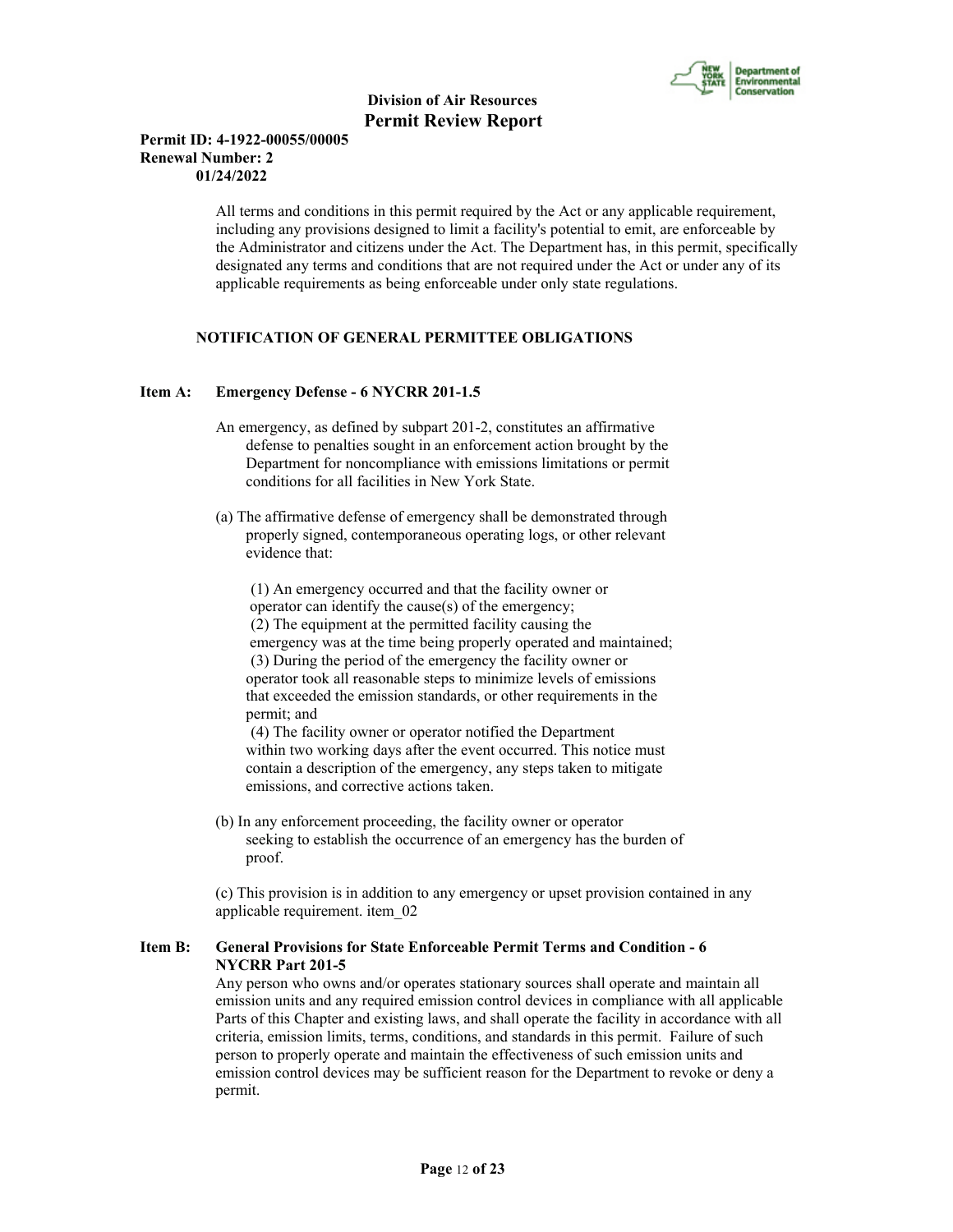

## **Permit ID: 4-1922-00055/00005 Renewal Number: 2 01/24/2022**

 The owner or operator of the permitted facility must maintain all required records on-site for a period of five years and make them available to representatives of the Department upon request. Department representatives must be granted access to any facility regulated by this Subpart, during normal operating hours, for the purpose of determining compliance with this and any other state and federal air pollution control requirements, regulations or law.

## **Regulatory Analysis**

| Location<br>Facility/EU/EP/Process/ES | <b>Regulation</b><br>-------------------------------------- | Condition                                                                                                                                                                   | <b>Short Description</b>                                                                                                                                      |
|---------------------------------------|-------------------------------------------------------------|-----------------------------------------------------------------------------------------------------------------------------------------------------------------------------|---------------------------------------------------------------------------------------------------------------------------------------------------------------|
| FACILITY                              | ECL 19-0301                                                 | 101                                                                                                                                                                         | Powers and Duties of<br>the Department with<br>respect to air<br>pollution control                                                                            |
| FACILITY                              | 40CFR 52-A.21                                               | 46, 47, 48, 49, 50,<br>51, 52, 53, 54, 55,<br>56, 57, 58, 59, 60,<br>61, 62, 63, 64, 65,<br>66, 67, 68, 69, 70,<br>71, 72, 73, 74, 75,<br>76, 77, 78, 79, 80,<br>81, 82, 83 | Prevention of<br>Significant<br>Deterioration                                                                                                                 |
| FACILITY                              | 40CFR 60-GG.334(b)                                          | 84                                                                                                                                                                          | Monitoring of<br>Operations: CEMS                                                                                                                             |
| FACILITY                              | $40CFR 60-GG.334(c)$                                        | 85                                                                                                                                                                          | CEMS for turbines<br>without water or<br>steam injection                                                                                                      |
| FACILITY                              | 40 CFR 60 - GG. 334 (h) (3) 86                              |                                                                                                                                                                             | Allowance not to<br>monitor sulfur or<br>nitrogen for natural<br>qas                                                                                          |
| FACILITY                              | 40CFR 60-GG.334(j)                                          | 87                                                                                                                                                                          | Reporting                                                                                                                                                     |
| FACILITY                              | 40CFR 63-ZZZZ.6603(a) 88                                    |                                                                                                                                                                             | Requirements<br>Reciprocating<br>Internal Combustion<br>Engine (RICE) NESHAP<br>- requirements for<br>existing engines at<br>area sources of HAP<br>emissions |
| FACILITY                              | 40CFR 68                                                    | 18                                                                                                                                                                          | Chemical accident<br>prevention provisions                                                                                                                    |
| FACILITY                              | 40CFR 72-A.9                                                | 89                                                                                                                                                                          | Standard requirements                                                                                                                                         |
| FACILITY                              | 40CFR 82-F                                                  | 19                                                                                                                                                                          | Protection of<br>Stratospheric Ozone -<br>recycling and<br>emissions reduction                                                                                |
| FACILITY                              | 40CFR 97-AAAAA.406                                          | 90                                                                                                                                                                          | Transport Rule (TR)<br>NOx Annual Trading<br>Program Standard                                                                                                 |
| FACILITY                              | 40CFR 97-CCCCC.606                                          | 91                                                                                                                                                                          | Requirments<br>Transport Rule (TR)<br>SO2 Group 1 Trading<br>Program Standard                                                                                 |
| FACILITY                              | 40CFR 97-GGGGG.1006                                         | 92                                                                                                                                                                          | Requirments<br>CSAPR NOx Ozone<br>Season Group 3<br>Trading Program<br>Standard Requirements                                                                  |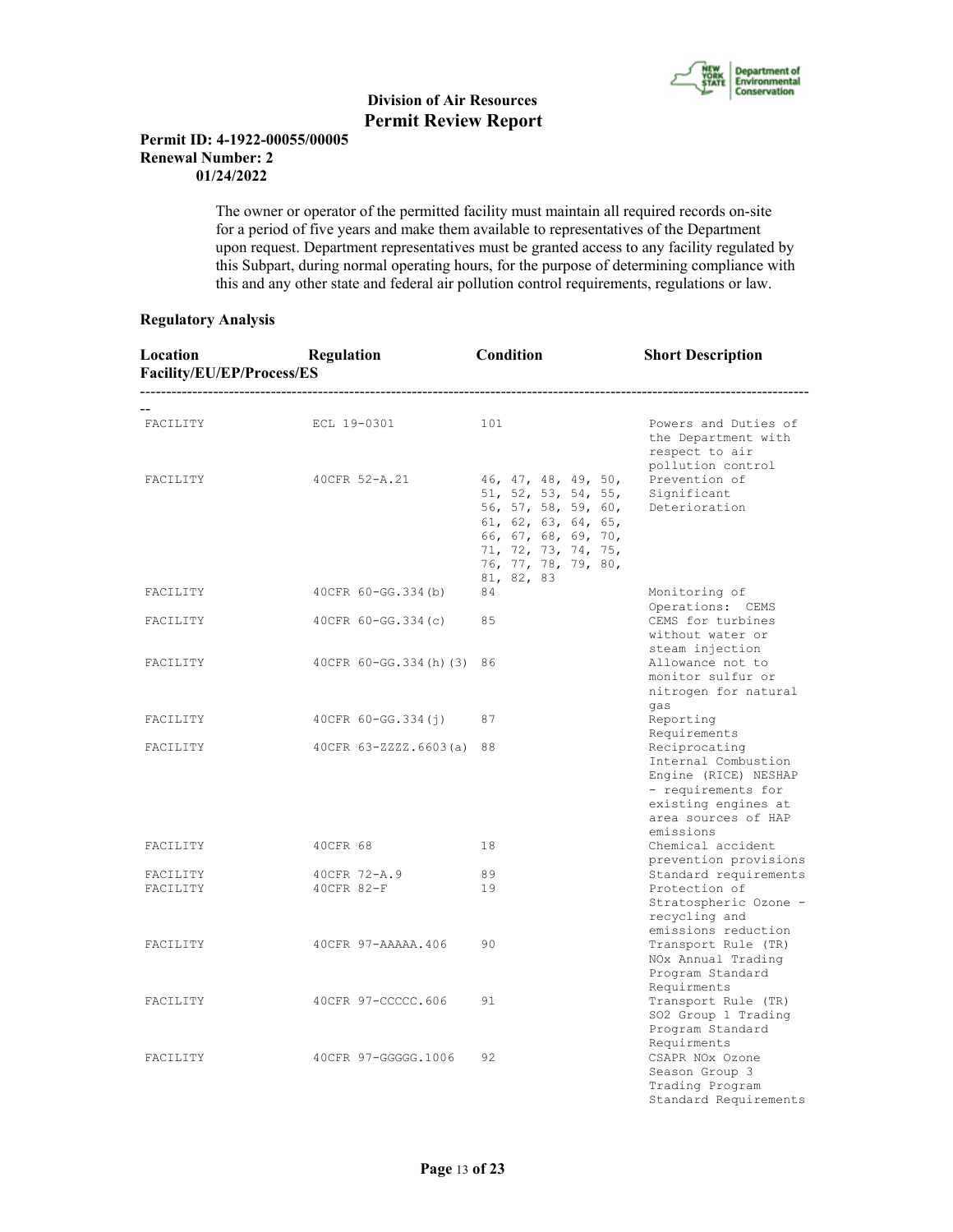

| Permit ID: 4-1922-00055/00005 |
|-------------------------------|
| <b>Renewal Number: 2</b>      |
| 01/24/2022                    |

| FACILITY             | 6NYCRR 200.6                     | 1                                                                 | Acceptable ambient                                                                                      |
|----------------------|----------------------------------|-------------------------------------------------------------------|---------------------------------------------------------------------------------------------------------|
| FACILITY             | 6NYCRR 200.7                     | 10                                                                | air quality.<br>Maintenance of                                                                          |
| FACILITY             | 6NYCRR 201-1.4                   | 102                                                               | equipment.<br>Unavoidable<br>noncompliance and<br>violations                                            |
| FACILITY<br>FACILITY | 6NYCRR 201-1.7<br>6NYCRR 201-1.8 | 11<br>12                                                          | Recycling and Salvage<br>Prohibition of<br>reintroduction of<br>collected<br>contaminants to the<br>air |
| FACILITY             | $6NYCRR 201-3.2(a)$              | 13                                                                | Exempt Activities -                                                                                     |
| FACILITY             | $6NYCRR 201-3.3(a)$              | 14                                                                | Proof of eligibility<br>Trivial Activities -<br>proof of eligibility                                    |
| FACILITY             | 6NYCRR 201-6                     | 20, 21, 22, 23, 24,<br>25, 26, 27, 28, 29,<br>30, 31, 32, 33, 93, | Title V Permits and<br>the Associated Permit<br>Conditions                                              |
| FACILITY             | $6NYCRR 201-6.4(a) (4)$          | 94<br>15                                                          | General Conditions -<br>Requirement to                                                                  |
| FACILITY             | $6NYCRR 201-6.4(a) (7)$          | 2                                                                 | Provide Information<br>General Conditions -                                                             |
| FACILITY             | $6NYCRR 201-6.4(a)$ (8)          | 16                                                                | Fees<br>General Conditions -                                                                            |
| FACILITY             | $6NYCRR$ $201-6.4(c)$            | 3                                                                 | Right to Inspect<br>Recordkeeping and<br>Reporting of                                                   |
| FACILITY             | $6NYCRR$ $201-6.4(c)$ (2)        | 4                                                                 | Compliance Monitoring<br>Records of<br>Monitoring, Sampling                                             |
| FACILITY             | 6NYCRR 201-<br>$6.4(c)$ (3) (ii  | 5                                                                 | and Measurement<br>Reporting<br>Requirements -<br>Deviations and                                        |
| FACILITY             | $6NYCRR 201-6.4(d) (4)$          | 34                                                                | Noncompliance<br>Compliance Schedules                                                                   |
| FACILITY             | $6NYCRR$ $201-6.4(e)$            | 6                                                                 | - Progress Reports<br>Compliance                                                                        |
| FACILITY             | $6NYCRR 201-6.4(f)$              | 35                                                                | Certification<br>Operational                                                                            |
| FACILITY             | 6NYCRR 202-1.1                   | 17                                                                | Flexibility<br>Required emissions<br>tests.                                                             |
| FACILITY             | 6NYCRR 202-2.1                   | 7                                                                 | Emission Statements -<br>Applicability                                                                  |
| FACILITY             | 6NYCRR 202-2.5                   | 8                                                                 | Emission Statements -<br>record keeping                                                                 |
| FACILITY             | 6NYCRR 211.1                     | 103                                                               | requirements.<br>General Prohibitions<br>- air pollution                                                |
| FACILITY             | 6NYCRR 211.2                     | 36                                                                | prohibited<br>General Prohibitions<br>- visible emissions                                               |
| FACILITY             | 6NYCRR 215.2                     | 9                                                                 | limited.<br>Open Fires -                                                                                |
| FACILITY             | 6NYCRR 225-1.2(d)                | 37                                                                | Prohibitions<br>Sulfur-in-Fuel<br>Limitation -                                                          |
| FACILITY             | $6NYCRR$ 227-2.4(e)(2)           | 38                                                                | Distillate Oil<br>Combined cycle                                                                        |
| U-00001/00001/1BG    | 6NYCRR 227-2.4 (e) (2)           | 95                                                                | combustion turbines.<br>Combined cycle                                                                  |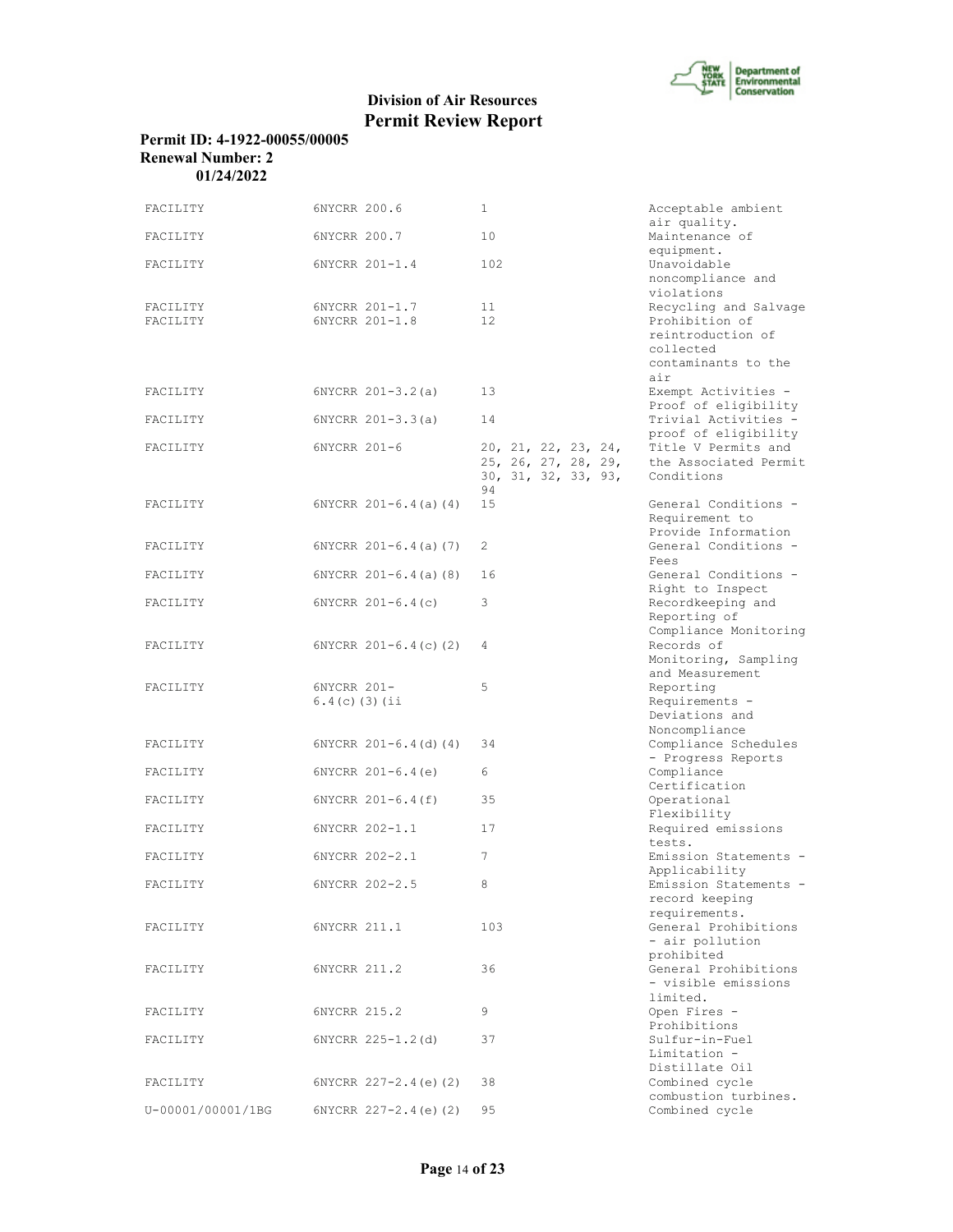

## **Permit ID: 4-1922-00055/00005 Renewal Number: 2 01/24/2022**

| U-00003/00003/3MD | $6NYCRR$ $227-2.4(e)$ (2)   | 96                 | combustion turbines.<br>Combined cycle<br>combustion turbines.  |
|-------------------|-----------------------------|--------------------|-----------------------------------------------------------------|
| <b>FACTLITY</b>   | 6NYCRR 231-2.5              | 39, 40, 41, 42, 43 | Lowest achievable                                               |
| $U - 00005$       | 6NYCRR 231-2.5              | 97, 98             | emission rate, LAER<br>Lowest achievable<br>emission rate, LAER |
| U-00006           | 6NYCRR 231-2.5              | 99, 100            | Lowest achievable<br>emission rate, LAER                        |
| <b>FACTLITY</b>   | 6NYCRR 231-2.9(b)(1)        | 44                 | Offset ratio                                                    |
| <b>FACTLITY</b>   | $6NYCRR$ $231-2.9(b)$ $(2)$ | 45                 | Offset ratio                                                    |
| $U - 00001$       | 6NYCRR 251.3(b)             | 104                | Emission limits for<br>non-modified sources.                    |

# **Applicability Discussion:**

Mandatory Requirements: The following facility-wide regulations are included in all Title V permits:

## ECL 19-0301

This section of the Environmental Conservation Law establishes the powers and duties assigned to the Department with regard to administering the air pollution control program for New York State.

## 6 NYCRR 200.6

Acceptable ambient air quality - prohibits contravention of ambient air quality standards without mitigating measures

# 6 NYCRR 200.7

Anyone owning or operating an air contamination source which is equipped with an emission control device must operate the control consistent with ordinary and necessary practices, standards and procedures, as per manufacturer's specifications and keep it in a satisfactory state of maintenance and repair so that it operates effectively

## 6 NYCRR 201-1.4

This regulation specifies the actions and recordkeeping and reporting requirements for any violation of an applicable state enforceable emission standard that results from a necessary scheduled equipment maintenance, start-up, shutdown, malfunction or upset in the event that these are unavoidable.

## 6 NYCRR 201-1.7

Requires the recycle and salvage of collected air contaminants where practical

## 6 NYCRR 201-1.8

Prohibits the reintroduction of collected air contaminants to the outside air

## 6 NYCRR 201-3.2 (a)

An owner and/or operator of an exempt emission source or unit may be required to certify that it operates within the specific criteria described in this Subpart. All required records must be maintained on-site for a period of 5 years and made available to department representatives upon request. In addition, department representatives must be granted access to any facility which contains exempt emission sources or units, during normal operating hours, for the purpose of determining compliance with this and any other state and federal air pollution control requirements, regulations, or law.

## 6 NYCRR 201-3.3 (a)

The owner and/or operator of a trivial emission source or unit may be required to certify that it operates within the specific criteria described in this Subpart. All required records must be maintained on-site for a period of 5 years and made available to department representatives upon request. In addition, department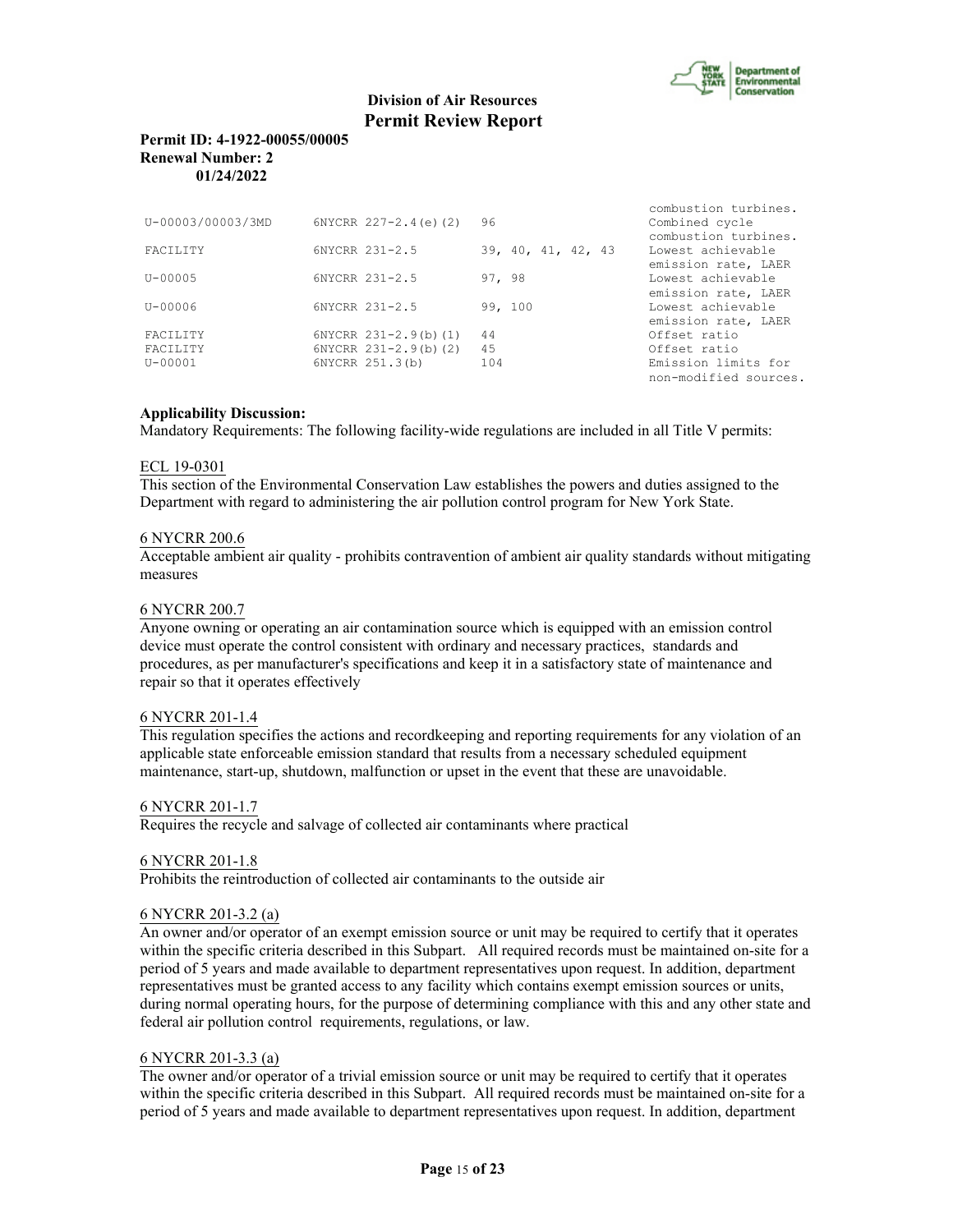

## **Permit ID: 4-1922-00055/00005 Renewal Number: 2 01/24/2022**

representatives must be granted access to any facility which contains trivial emission sources or units subject to this Subpart, during normal operating hours, for the purpose of determining compliance with this and any other state and federal air pollution control requirements, regulations, or law.

## 6 NYCRR Subpart 201-6

This regulation applies to those terms and conditions which are subject to Title V permitting. It establishes the applicability criteria for Title V permits, the information to be included in all Title V permit applications as well as the permit content and terms of permit issuance. This rule also specifies the compliance, monitoring, recordkeeping, reporting, fee, and procedural requirements that need to be met to obtain a Title V permit, modify the permit and demonstrate conformity with applicable requirements as listed in the Title V permit. For permitting purposes, this rule specifies the need to identify and describe all emission units, processes and products in the permit application as well as providing the Department the authority to include this and any other information that it deems necessary to determine the compliance status of the facility.

## 6 NYCRR 201-6.4 (a) (4)

This mandatory requirement applies to all Title V facilities. It requires the permittee to provide information that the Department may request in writing, within a reasonable time, in order to determine whether cause exists for modifying, revoking and reissuing, or terminating the permit or to determine compliance with the permit. The request may include copies of records required to be kept by the permit.

## 6 NYCRR 201-6.4 (a) (7)

 This is a mandatory condition that requires the owner or operator of a facility subject to Title V requirements to pay all applicable fees associated with the emissions from their facility.

# 6 NYCRR 201-6.4 (a) (8)

This is a mandatory condition for all facilities subject to Title V requirements. It allows the Department to inspect the facility to determine compliance with this permit, including copying records, sampling and monitoring, as necessary.

## 6 NYCRR 201-6.4 (c)

This requirement specifies, in general terms, what information must be contained in any required compliance monitoring records and reports. This includes the date, time and place of any sampling, measurements and analyses; who performed the analyses; analytical techniques and methods used as well as any required QA/QC procedures; results of the analyses; the operating conditions at the time of sampling or measurement and the identification of any permit deviations. All such reports must also be certified by the designated responsible official of the facility.

## 6 NYCRR 201-6.4 (c) (2)

This requirement specifies that all compliance monitoring and recordkeeping is to be conducted according to the terms and conditions of the permit and follow all QA requirements found in applicable regulations. It also requires monitoring records and supporting information to be retained for at least 5 years from the time of sampling, measurement, report or application. Support information is defined as including all calibration and maintenance records and all original strip-chart recordings for continuous monitoring instrumentation, and copies of all reports required by the permit.

# 6 NYCRR 201-6.4 (c) (3) (ii)

This regulation specifies any reporting requirements incorporated into the permit must include provisions regarding the notification and reporting of permit deviations and incidences of noncompliance stating the probable cause of such deviations, and any corrective actions or preventive measures taken.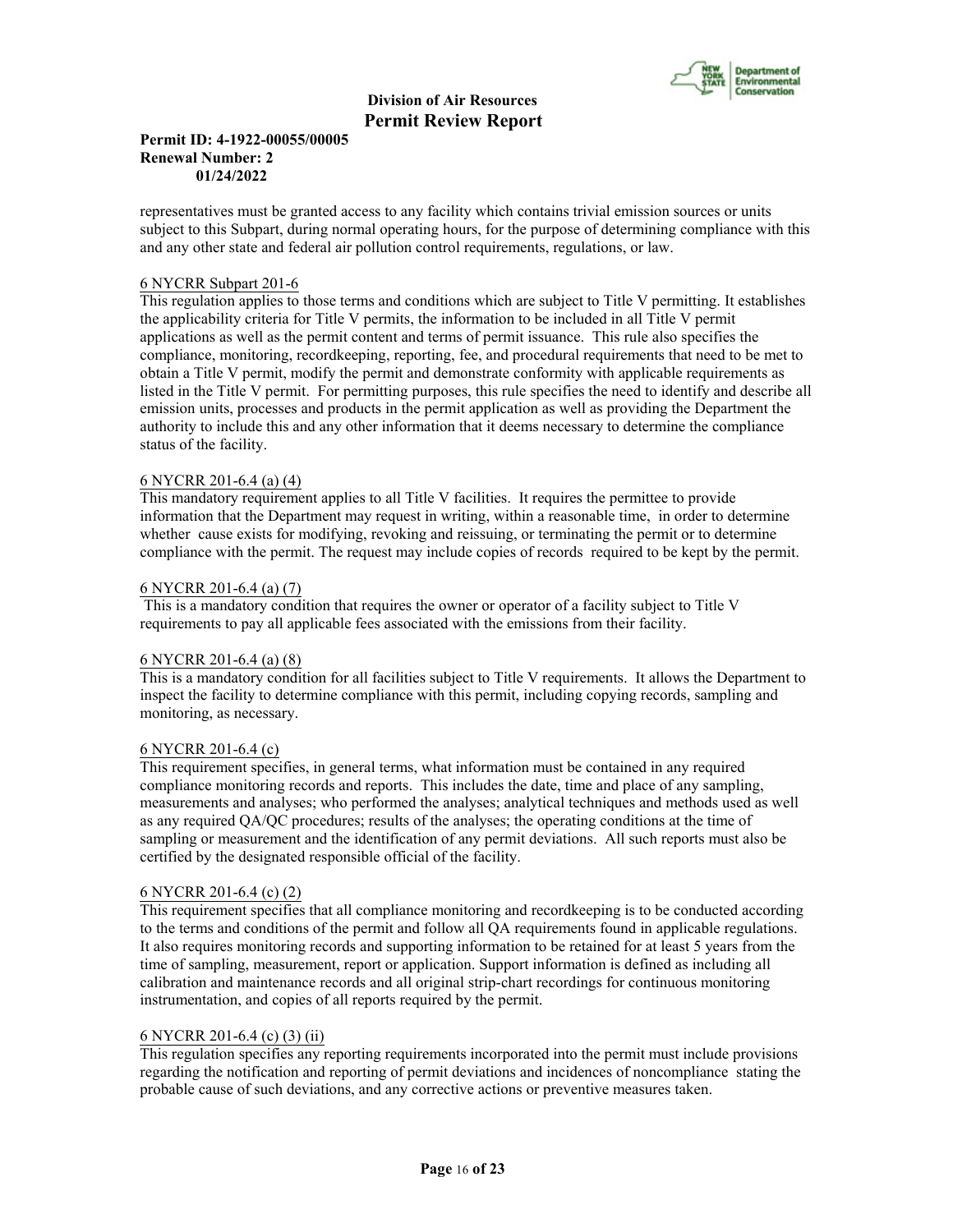

## **Permit ID: 4-1922-00055/00005 Renewal Number: 2 01/24/2022**

#### 6 NYCRR 201-6.4 (d) (4)

This condition applies to every Title V facility subject to a compliance schedule. It requires that reports, detailing the status of progress on achieving compliance with emission standards, be submitted semiannually.

#### 6 NYCRR 201-6.4 (e)

Sets forth the general requirements for compliance certification content; specifies an annual submittal frequency; and identifies the EPA and appropriate regional office address where the reports are to be sent.

#### 6 NYCRR 202-1.1

This regulation allows the department the discretion to require an emission test for the purpose of determining compliance. Furthermore, the cost of the test, including the preparation of the report are to be borne by the owner/operator of the source.

#### 6 NYCRR 202-2.1

Requires that emission statements shall be submitted on or before April 15th each year for emissions of the previous calENDar year.

#### 6 NYCRR 202-2.5

This rule specifies that each facility required to submit an emission statement must retain a copy of the statement and supporting documentation for at least 5 years and must make the information available to department representatives.

#### 6 NYCRR 211.2

This regulation limits opacity from sources to less than or equal to 20 percent (six minute average) except for one continuous six-minute period per hour of not more than 57 percent opacity.

## 6 NYCRR 215.2

Except as allowed by section 215.3 of 6 NYCRR Part 215, no person shall burn, cause, suffer, allow or permit the burning of any materials in an open fire.

#### 40 CFR Part 68

This Part lists the regulated substances and there applicability thresholds and sets the requirements for stationary sources concerning the prevention of accidental releases of these substances.

#### 40 CFR Part 82, Subpart F

Subpart F requires the reduction of emissions of class I and class II refrigerants to the lowest achievable level during the service, maintenance, repair, and disposal of appliances in accordance with section 608 of the Clean Air Act AmENDments of 1990. This subpart applies to any person servicing, maintaining, or repairing appliances except for motor vehicle air conditioners. It also applies to persons disposing of appliances, including motor vehicle air conditioners, refrigerant reclaimers, appliance owners, and manufacturers of appliances and recycling and recovery equipment. Those individuals, operations, or activities affected by this rule, may be required to comply with specified disposal, recycling, or recovery practices, leak repair practices, recordkeeping and/or technician certification requirements.

## **Facility Specific Requirements**

In addition to Title V, ATHENS GENERATING PLANT has been determined to be subject to the following regulations: 40 CFR 52.21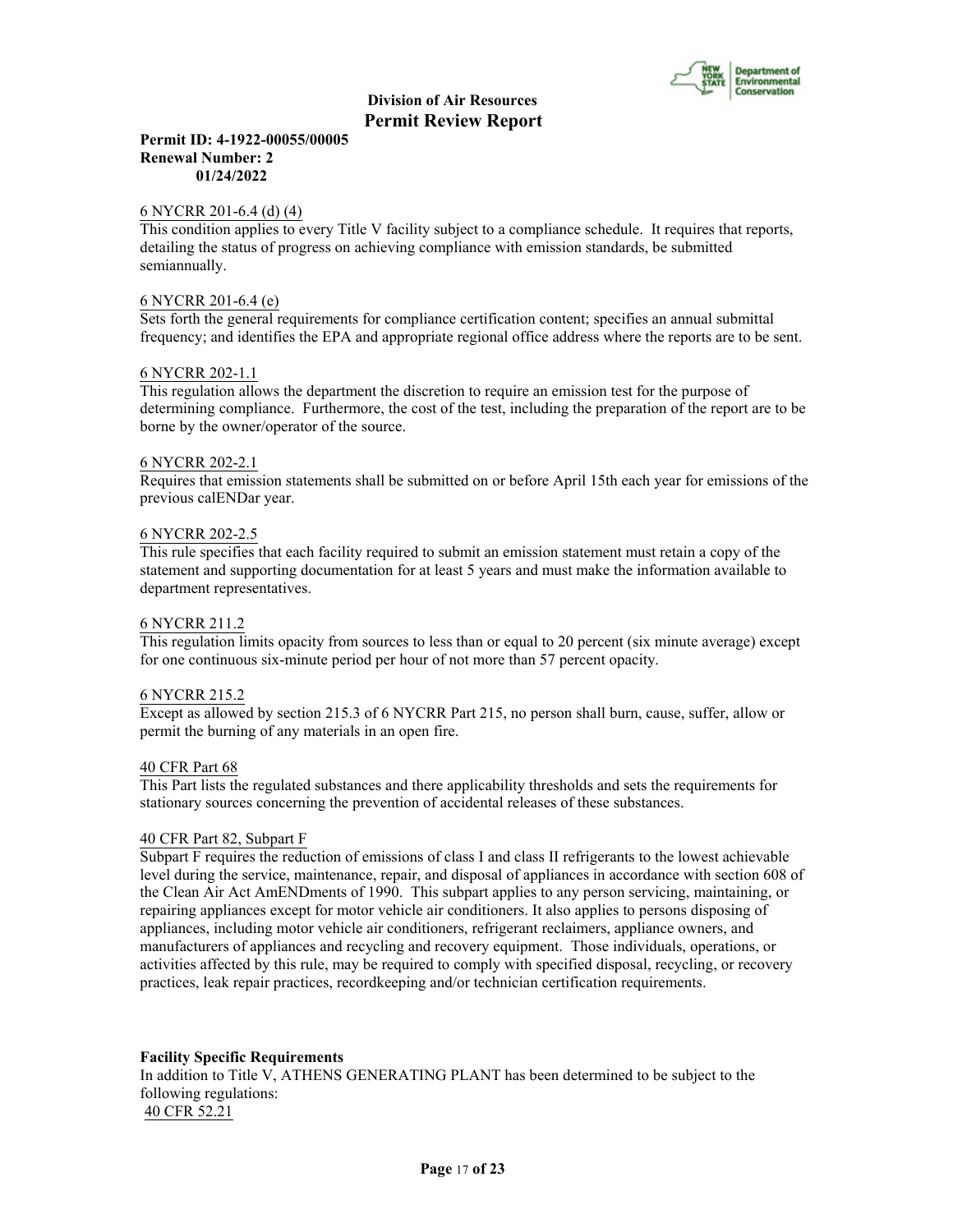

## **Permit ID: 4-1922-00055/00005 Renewal Number: 2 01/24/2022**

This citation applies to facilities that are subject to Prevention of Significant Deterioration provisions;

ie: facilities that are located in an attainment area and that emit pollutants which are listed in 40 CFR 52.21(b)(23)(i) .

## 40 CFR 60.334 (b)

This regulation allows the owner/operator of a gas turbine to use a CEMS to monitor NOx emissions instead of monitoring fuel and water/steam usage.

## 40 CFR 60.334 (c)

This regulation allows the owner or operator of a gas turbine that commenced construction, reconstruction or modification after October 3, 1977, but before July 8, 2004, and which does not use steam or water injection to control NOX emissions, for purposes of determining excess emissions, use a CEMS that meets the requirements of paragraph (b) of 40 CFR 60.334.

## 40 CFR 60.334 (h) (3)

This regulation allows the owner or operator of a gas turbine to not monitor the fuel for sulfur or nitrogen content if the fuel meets the 40 CFR 60.331(u) definition of natural gas.

## 40 CFR 60.334 (j)

This regulation sets forth the reporting requirements for affected units that continuously monitor parameters or emissions or those that periodically determine the sulfur and/or nitrogen content of the fuel burned in a gas turbine.

## 40 CFR 63.6603 (a)

These conditions list the emission limits, operating limits, and work practices that existing engines located at an area source of HAP emissions must meet.

The engines must meet work practices, emission limits, and operating limits on carbon monoxide or formaldehyde for the specific type of engine listed in table 2d of subpart ZZZZ.

#### 40 CFR 72.9

A designated representative of each source of air contamination affected by the acid rain program must submit a complete Acid Rain permit application (including a compliance plan) in accordance with the deadlines specified in § 72.30;

## 40 CFR 97.1006

40 CFR Part 97 Subpart GGGGG the NOx Ozone Season Cross State Air Pollution Rule (CSAPR) requires additional NOx reductions from power plants located in twelve (12) states beginning with the 2021 ozone season. It is designed to reduce NOx emissions during the ozone season (May - September) for large fossil fuel fired electric generating units that have a nameplate capacity of greater than 25 megawatts electrical and produce electricity for sale. The new Group 3 Trading Program would be in addition to the existing Groups 1 and 2 NOx Ozone Trading Programs. The final rule does not include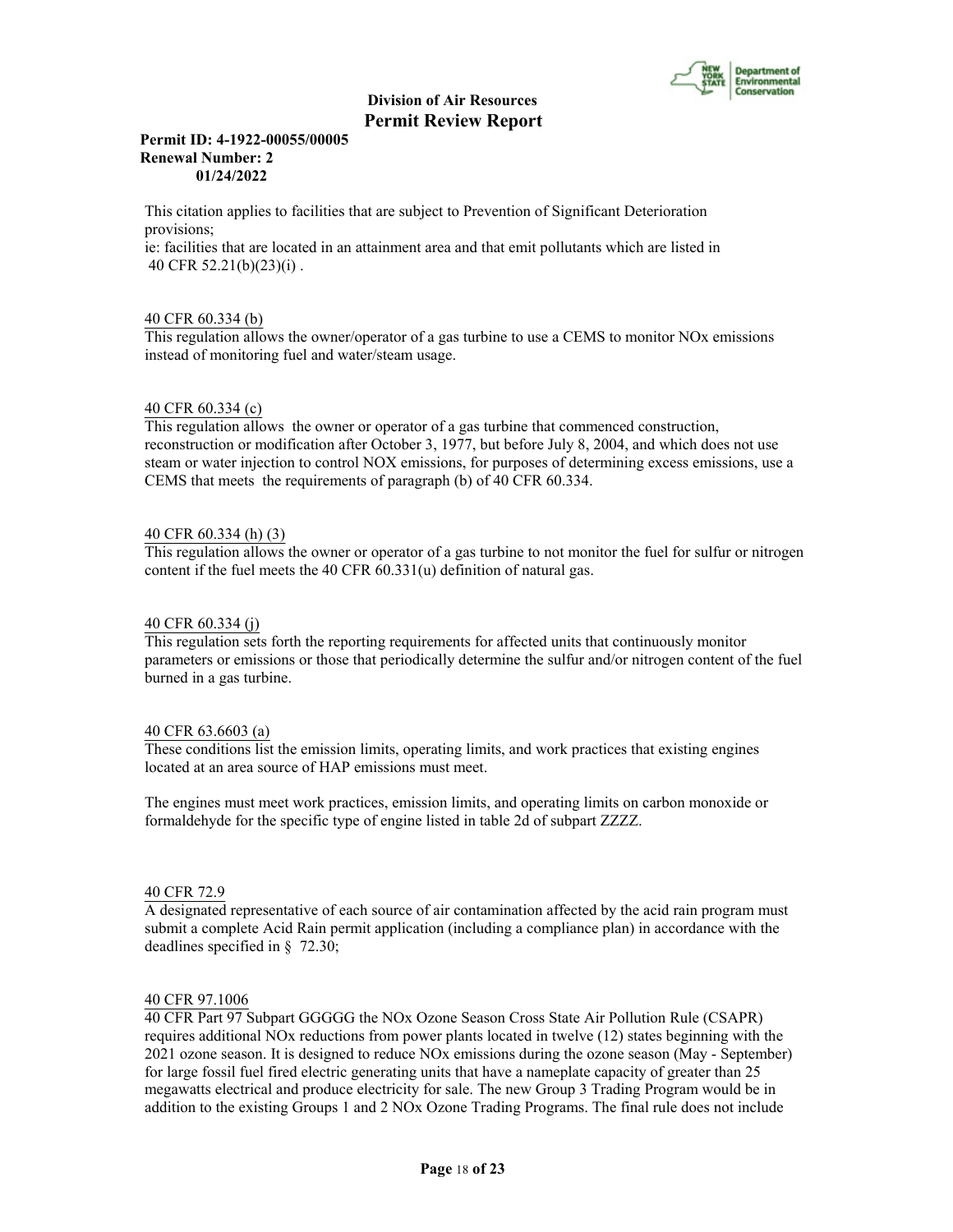

## **Permit ID: 4-1922-00055/00005 Renewal Number: 2 01/24/2022**

ozone season NOx emission limits for non-EGUs.

## 40 CFR 97.406

This condition provides the general requirements for implementing EPAs Transport Rule (TR) 40 CFR Part 97, Subpart AAAAA; intended to reduce the interstate transport of fine particulate matter and ozone. This particular condition requires facilities to measure and report their emissions of Nitrogen Oxide (NOx) and to hold TR annual NOx allowances sufficient to cover these emissions. Commonly referred to as a budget trading program, each State has an established 'budget' of emissions that are distributed or sold to facilities, which, in turn, can only emit as much as they hold in allowances.

## 40 CFR 97.606

This condition provides the general requirements for implementing EPAs Transport Rule (TR) 40 CFR Part 97, Subpart CCCCC; intended to reduce the interstate transport of fine particulate matter and ozone. This particular condition requires facilities to measure and report their emissions of sulfur dioxide (SO2) annually and to hold TR annual SO2 allowances sufficient to cover these emissions. Commonly referred to as a budget trading program, each State has an established 'budget' of emissions that are distributed or sold to facilities, which, in turn, can only emit as much as they hold in allowances.

## 6 NYCRR 201-6.4 (f)

This section describes the potential for certain operational changes to be made by the facility owner or operator without first obtaining a permit modification. Changes made pursuant to this provision must meet all of the criteria described in this section to qualify for consideration as operational flexibility. The Department reserves the right to require the facility owner or operator to obtain a permit modification prior to making any changes at the facility pursuant to this section.

## 6 NYCRR 211.1

This regulation requires that no person shall cause or allow emissions of air contaminants to the outdoor atmosphere of such quantity, characteristic or duration which are injurious to human, plant or animal life or to property, or which unreasonably interfere with the comfortable enjoyment of life or property.

# 6 NYCRR 225-1.2 (d)

This subdivision sets the sulfur-in-fuel limitation for distillate oil fired emission sources throughout the State.

# 6 NYCRR 227-2.4 (e) (2)

Presumptive NOx RACT emission limits for combined cycle combustion turbines.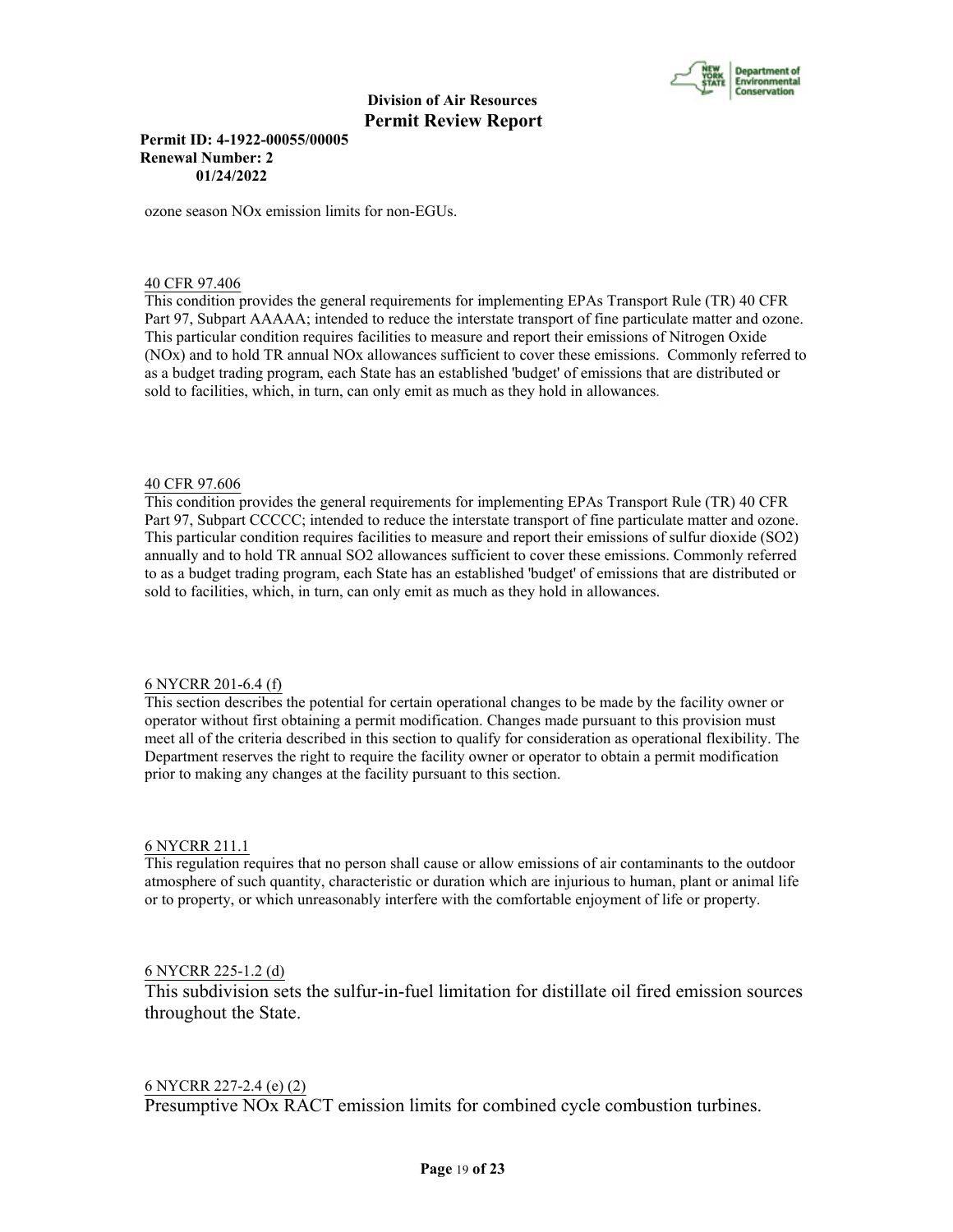

**Permit ID: 4-1922-00055/00005 Renewal Number: 2 01/24/2022**

## 6 NYCRR 231-2.5

The provisions of Subpart 231-2 apply to new or modified major facilities. The contaminants of concern state-wide are nitrogen oxides and volatile organic compounds since New York State is located in the ozone transport region and because there are ozone non-attainment areas within the state. In the New York City metropolitan area, carbon monoxide is also a non-attainment contaminant. In addition, particulate matter less than 10 microns in size (PM-10) is a nonattainment contaminant in Manhattan County.

Emission controls equivalent to the lowest achievable emission rate (LAER) must be implemented for each contaminant for which Subpart 231-2 is applicable for a given source project or new major facility. LAER is defined as the most stringent emission limitation achieved in practice or which can be expected to be achieved in practice for a category of emission sources taking into consideration each air contaminant which must be controlled (6 NYCRR 200.1(ak)).

# 6 NYCRR 231-2.9 (b) (1)

The provisions of Subpart 231-2 apply to new or modified major facilities. The contaminants of concern state-wide are nitrogen oxides and volatile organic compounds since New York State is located in the ozone transport region and because there are ozone non-attainment areas within the state. In the New York City metropolitan area, carbon monoxide is also a non-attainment contaminant. In addition, particulate matter less than 10 microns in size (PM-10) is a nonattainment contaminant in Manhattan County.

The project emission potential for a proposed source project must be offset with emission reduction credits created or obtained pursuant to 6 NYCRR 231-2.6 or obtained from a state in which New York State has a reciprocal trading agreement in place. The offset ratios for NOx and VOCs are set forth in section 231-2.12.

## 6 NYCRR 231-2.9 (b) (2)

The provisions of Subpart 231-2 apply to new or modified major facilities. The contaminants of concern state-wide are nitrogen oxides and volatile organic compounds since New York State is located in the ozone transport region and because there are ozone non-attainment areas within the state. In the New York City metropolitan area, carbon monoxide is also a non-attainment contaminant. In addition, particulate matter less than 10 microns in size (PM-10) is a nonattainment contaminant in Manhattan County.

The project emission potential for a proposed source project must be offset with emission reduction credits created or obtained pursuant to 6 NYCRR 231-2.6 or obtained from a state in which New York State has a reciprocal trading agreement in place. The offset ratios for carbon monoxide and PM-10 are set forth in section 231-2.13.

6 NYCRR 251.3 (b) Emission limits for non-modified sources.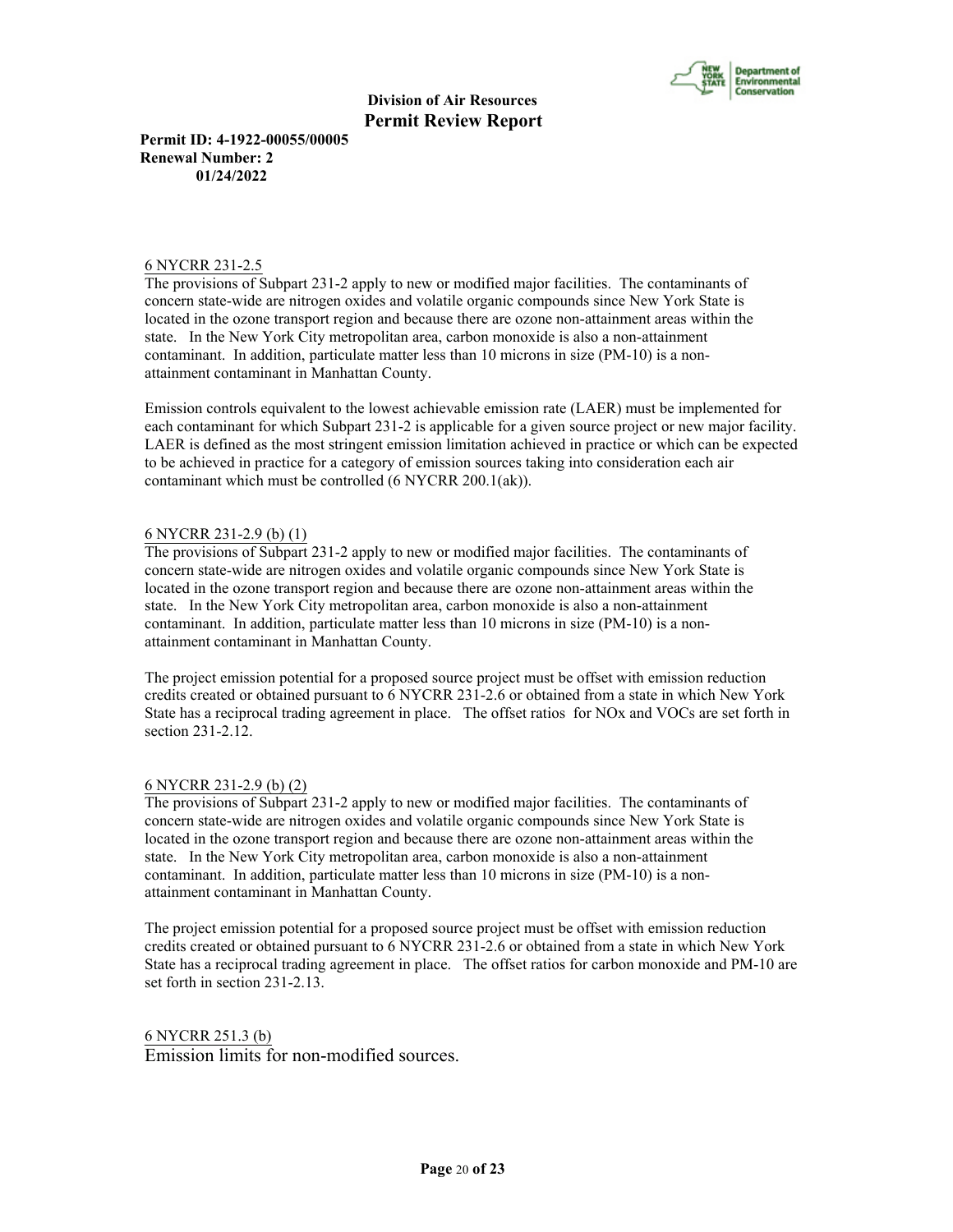

**Permit ID: 4-1922-00055/00005 Renewal Number: 2 01/24/2022**

# **Compliance Certification Summary of monitoring activities at ATHENS GENERATING PLANT:**

| Location<br>Facility/EU/EP/Process/ES | Cond No. | <b>Type of Monitoring</b>                                          |
|---------------------------------------|----------|--------------------------------------------------------------------|
|                                       |          |                                                                    |
| FACILITY                              | 46       | intermittent emission testing                                      |
| FACILITY                              | 47       | intermittent emission testing                                      |
| FACILITY                              | 48       | intermittent emission testing                                      |
| FACILITY                              | 49       | intermittent emission testing                                      |
| FACILITY                              | 50       | intermittent emission testing                                      |
| FACILITY                              | 51       | intermittent emission testing                                      |
| FACILITY                              | 52       | intermittent emission testing                                      |
| FACILITY                              | 53       | work practice involving specific operations                        |
| FACILITY                              | 54       | continuous emission monitoring (cem)                               |
| FACILITY                              | 55       | work practice involving specific operations                        |
| FACILITY                              | 56       | work practice involving specific operations                        |
| FACILITY                              | 57       | record keeping/maintenance procedures                              |
| FACILITY                              | 58       | intermittent emission testing                                      |
| FACILITY                              | 59       | intermittent emission testing                                      |
| FACILITY                              | 60       | intermittent emission testing                                      |
| FACILITY                              | 61       | continuous emission monitoring (cem)                               |
| FACILITY                              | 62       | continuous emission monitoring (cem)                               |
| FACILITY                              | 63       | continuous emission monitoring (cem)                               |
| FACILITY                              | 64       | continuous emission monitoring (cem)                               |
| FACILITY                              | 65       | continuous emission monitoring (cem)                               |
| FACILITY                              | 66       | continuous emission monitoring (cem)                               |
| FACILITY                              | 67       | record keeping/maintenance procedures                              |
| FACILITY                              | 68       | intermittent emission testing                                      |
| FACILITY                              | 69       | continuous emission monitoring (cem)                               |
| FACILITY                              | 70       | intermittent emission testing                                      |
| FACILITY                              | 71       | intermittent emission testing                                      |
| FACILITY                              | 72       | monitoring of process or control device parameters                 |
|                                       |          | as surrogate                                                       |
| FACILITY                              | 73       | intermittent emission testing                                      |
| FACILITY                              | 74       | intermittent emission testing                                      |
| FACILITY                              | 75       | intermittent emission testing                                      |
| FACILITY                              | 76       | intermittent emission testing                                      |
| FACILITY                              | 77       | continuous emission monitoring (cem)                               |
| FACILITY                              | 78       | continuous emission monitoring (cem)                               |
| FACILITY                              | 79       | continuous emission monitoring (cem)                               |
| FACILITY                              | 80       | continuous emission monitoring (cem)                               |
| FACILITY                              | 81       | continuous emission monitoring (cem)                               |
| FACILITY                              | 82       | continuous emission monitoring (cem)                               |
| FACILITY                              | 83       | continuous emission monitoring (cem)                               |
| FACILITY                              | 85       | record keeping/maintenance procedures                              |
| FACILITY                              | 86       | work practice involving specific operations                        |
| FACILITY                              | 87       | record keeping/maintenance procedures                              |
| FACILITY                              | 88       | record keeping/maintenance procedures                              |
| FACILITY                              | 89       | record keeping/maintenance procedures                              |
| FACILITY                              | 90       | record keeping/maintenance procedures                              |
| FACILITY                              | 91       | record keeping/maintenance procedures                              |
| FACILITY                              | 92       | record keeping/maintenance procedures                              |
| FACILITY                              | 21       | record keeping/maintenance procedures                              |
| FACILITY                              | 22       | record keeping/maintenance procedures                              |
| FACILITY                              | 23       | monitoring of process or control device parameters<br>as surrogate |
| FACILITY                              | 24       | intermittent emission testing                                      |
| FACILITY                              | 25       | intermittent emission testing                                      |
|                                       |          |                                                                    |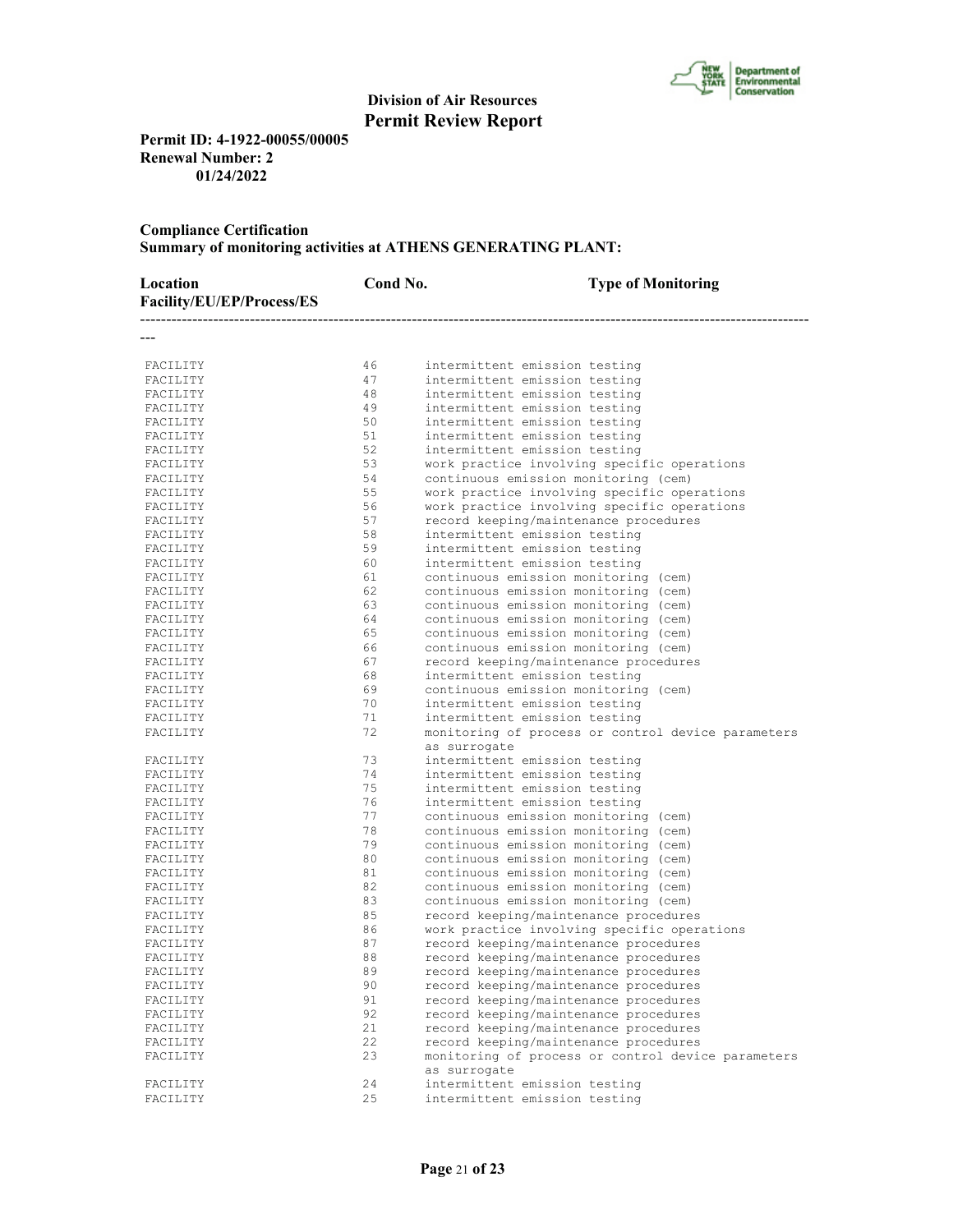

#### **Permit ID: 4-1922-00055/00005 Renewal Number: 2 01/24/2022**

| FACILITY          | 2.6             | continuous emission monitoring (cem)               |
|-------------------|-----------------|----------------------------------------------------|
| <b>FACTLITY</b>   | 2.7             | continuous emission monitoring (cem)               |
| FACILITY          | 28              | monitoring of process or control device parameters |
|                   |                 | as surrogate                                       |
| FACILITY          | 29              | monitoring of process or control device parameters |
|                   |                 | as surrogate                                       |
| FACILITY          | 30              | monitoring of process or control device parameters |
|                   |                 | as surrogate                                       |
| FACILITY          | 31              | continuous emission monitoring (cem)               |
| <b>FACTLITY</b>   | 32              | continuous emission monitoring (cem)               |
| FACILITY          | 33              | monitoring of process or control device parameters |
|                   |                 | as surrogate                                       |
| <b>FACTLITY</b>   | 5               | record keeping/maintenance procedures              |
| <b>FACTLITY</b>   | 6               | record keeping/maintenance procedures              |
| <b>FACTLITY</b>   | $7\phantom{.0}$ | record keeping/maintenance procedures              |
| FACILITY          | 37              | work practice involving specific operations        |
| <b>FACTLITY</b>   | 38              | record keeping/maintenance procedures              |
| U-00001/00001/1BG | 95              | continuous emission monitoring (cem)               |
| U-00003/00003/3MD | 96              | continuous emission monitoring (cem)               |
| <b>FACTLITY</b>   | 39              | intermittent emission testing                      |
| <b>FACTLITY</b>   | 40              | intermittent emission testing                      |
| FACILITY          | 41              | intermittent emission testing                      |
| <b>FACTLITY</b>   | 42              | intermittent emission testing                      |
| FACILITY          | 43              | intermittent emission testing                      |
| $U - 00005$       | 97              | intermittent emission testing                      |
| $U - 00005$       | 98              | intermittent emission testing                      |
| $U - 00006$       | 99              | intermittent emission testing                      |
| $U - 00006$       | 100             | intermittent emission testing                      |
| <b>FACTLITY</b>   | 44              | record keeping/maintenance procedures              |
| FACILITY          | 45              | record keeping/maintenance procedures              |
| $U - 00001$       | 104             | continuous emission monitoring (cem)               |
|                   |                 |                                                    |

----

## **Basis for Monitoring**

This facility is an electrical generating facility which makes its operations subject to the monitoring provisions as stated in 40 CFR Part 75. This requires the facility to continuously monitor NOx, carbon monoxide, and ammonia slip in order to demonstrate compliance with the PSD limits.

6 NYCRR Part 227-2, NOx RACT: The combustion turbines and duct burners in this permit are subject to LAER requirements for NOx which are more stringent than the applicable NOx RACT requirements. Further, the LAER conditions currently in the permit require the facility to install, maintain, and operate NOx CEMS in accordance with 40 CFR Part 75. Accordingly, the Department has streamlined this permit to include only the the more stringent LAER conditions for NOx emissions. By complying with these requirements the facility is also complying with the applicable provisions of NOx RACT.

40 CFR Part 60, Subpart KKKK - Standards of Performance for Stationary Combustion Turbines - Although there are some conditions with NOx and SO2 limits with regards to subpart KKKK, many of the requirements on subpart KKKK are less stringent than the corresponding requirements that LAER imposes. The LAER conditions currently in the permit already require the facility to install, maintain, and operate NOx and SO2 CEMS in accordance with Part 75. Accordingly, the Department has streamlined this permit to include mostly the more stringent LAER conditions for NOx and SO2 emissions. By complying with these requirements the facility is also complying with the applicable provisions of Subpart KKKK.

40 CFR Part 60 Subpart TTTT - Standards of Performance for Greenhouse Gas Emissions for Electric Generating Units - This rule doesn't apply to this facility because this facility was built prior to January 8,